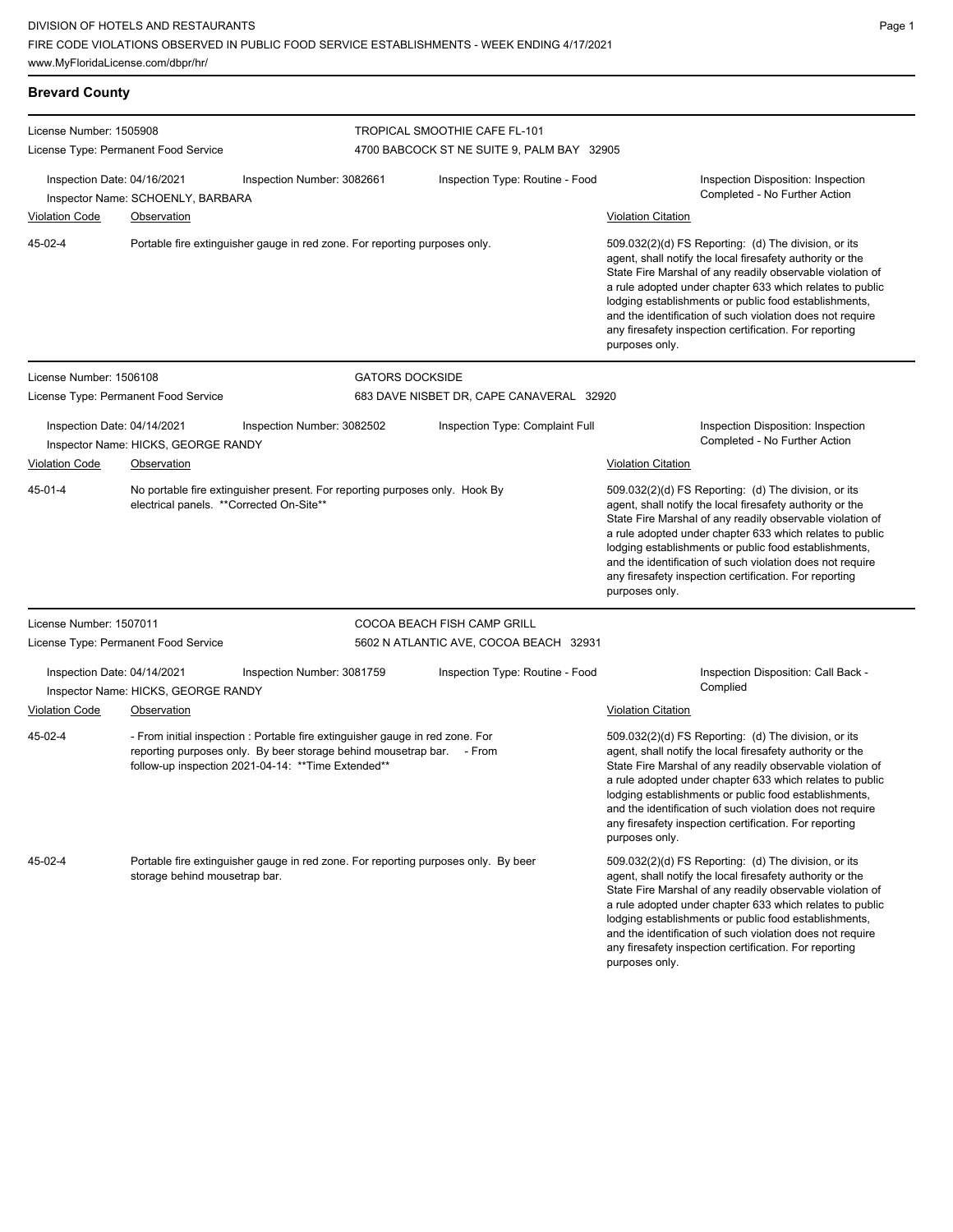**Brevard County** License Number: 1503786 License Type: Permanent Food Service POMPANO GRILL 110 N BREVARD AVE, COCOA BCH 329312948 Inspection Date: 04/16/2021 Inspection Number: 3075147 Inspection Type: Routine - Food Inspection Disposition: Call Back -Inspector Name: HICKS, GEORGE RANDY **Extension given, pending** Violation Code Observation Violation Citation - From initial inspection : Use of cooking equipment producing grease laden vapors/smoke with no hood suppression system installed. Notified Fire AHJ. For reporting purposes only. Tabletop fryer used to flash fry tuna. - From follow-up inspection 2021-04-16: \*\*Time Extended\*\* 509.032(2)(d) FS Reporting: (d) The division, or its agent, shall notify the local firesafety authority or the State Fire Marshal of any readily observable violation of a rule adopted under chapter 633 which relates to public lodging establishments or public food establishments, and the identification of such violation does not require any firesafety inspection certification. For reporting purposes only. 45-04-4 Use of cooking equipment producing grease laden vapors/smoke with no hood suppression system installed. Notified Fire AHJ. For reporting purposes only. Tabletop fryer used to flash fry tuna. 509.032(2)(d) FS Reporting: (d) The division, or its agent, shall notify the local firesafety authority or the State Fire Marshal of any readily observable violation of a rule adopted under chapter 633 which relates to public lodging establishments or public food establishments, and the identification of such violation does not require 45-04-4

any firesafety inspection certification. For reporting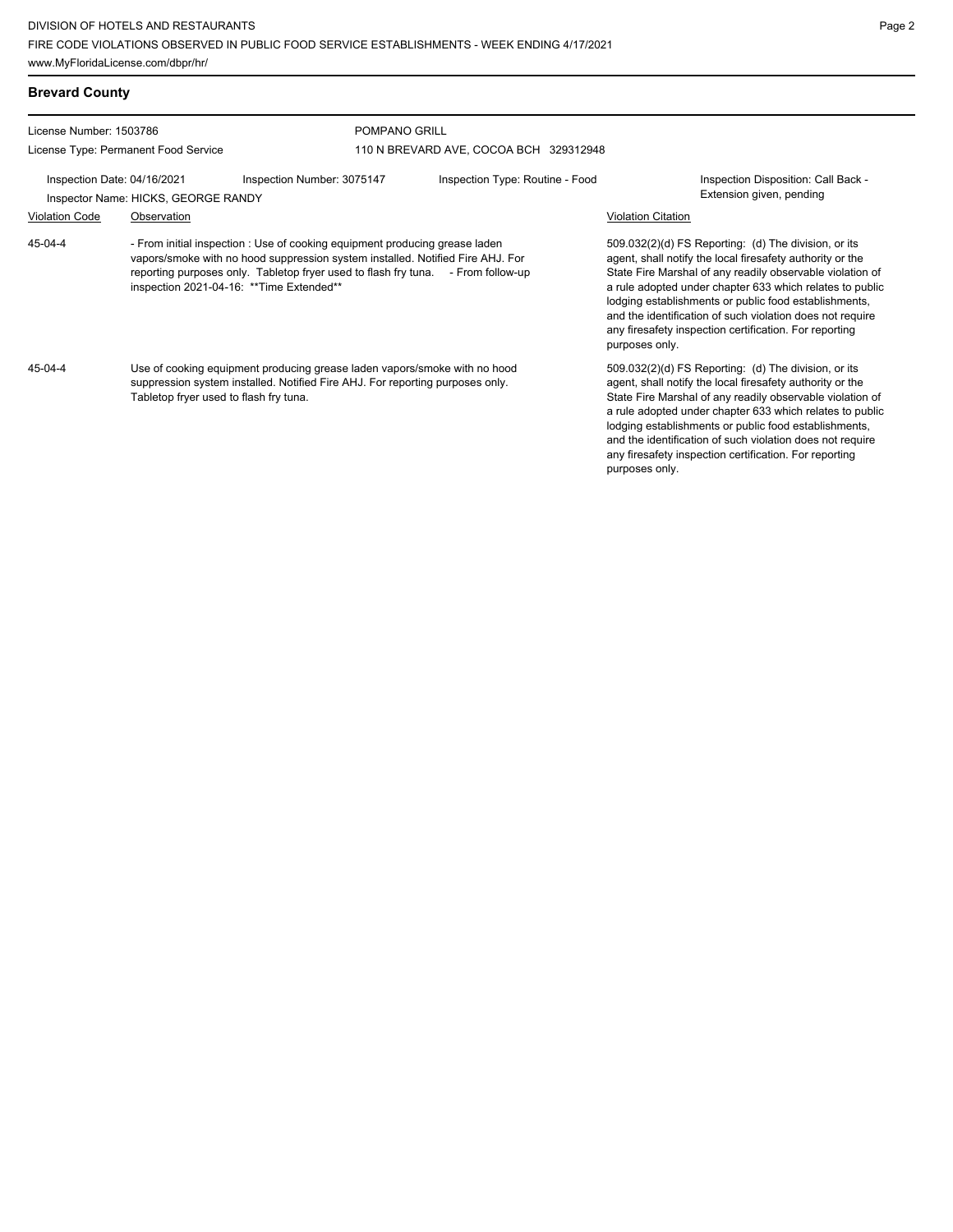## **Broward County**

| License Number: 1600734                                                                                                                                                                                                                                            |                                              | <b>JACK'S DINER</b>                                                            |                                               |                                                                                                                                                                                                                                                                                                                                                                                                                                        |  |  |
|--------------------------------------------------------------------------------------------------------------------------------------------------------------------------------------------------------------------------------------------------------------------|----------------------------------------------|--------------------------------------------------------------------------------|-----------------------------------------------|----------------------------------------------------------------------------------------------------------------------------------------------------------------------------------------------------------------------------------------------------------------------------------------------------------------------------------------------------------------------------------------------------------------------------------------|--|--|
|                                                                                                                                                                                                                                                                    | License Type: Permanent Food Service         |                                                                                | 1031 N FEDERAL HWY, HOLLYWOOD 33020-3539      |                                                                                                                                                                                                                                                                                                                                                                                                                                        |  |  |
| Inspection Date: 04/16/2021<br><b>Violation Code</b>                                                                                                                                                                                                               | Inspector Name: LEWIS, LYNDEN<br>Observation | Inspection Number: 3074775                                                     | Inspection Type: Routine - Food               | Inspection Disposition: Inspection<br>Completed - No Further Action<br><b>Violation Citation</b>                                                                                                                                                                                                                                                                                                                                       |  |  |
| 45-05-4                                                                                                                                                                                                                                                            |                                              | Portable fire extinguisher missing from its designated location. For reporting |                                               | 509.032(2)(d) FS Reporting: (d) The division, or its                                                                                                                                                                                                                                                                                                                                                                                   |  |  |
| purposes only.                                                                                                                                                                                                                                                     |                                              |                                                                                |                                               | agent, shall notify the local firesafety authority or the<br>State Fire Marshal of any readily observable violation of<br>a rule adopted under chapter 633 which relates to public<br>lodging establishments or public food establishments,<br>and the identification of such violation does not require<br>any firesafety inspection certification. For reporting<br>purposes only.                                                   |  |  |
| License Number: 1608794                                                                                                                                                                                                                                            |                                              | <b>SUBWAY</b>                                                                  |                                               |                                                                                                                                                                                                                                                                                                                                                                                                                                        |  |  |
|                                                                                                                                                                                                                                                                    | License Type: Permanent Food Service         |                                                                                | 201 E SUNRISE BLVD, FORT LAUDERDALE 33304     |                                                                                                                                                                                                                                                                                                                                                                                                                                        |  |  |
| Inspection Date: 04/14/2021                                                                                                                                                                                                                                        | Inspector Name: BRANN, JUSTIN                | Inspection Number: 3010918                                                     | Inspection Type: Routine - Food               | Inspection Disposition: Warning<br><b>Issued</b>                                                                                                                                                                                                                                                                                                                                                                                       |  |  |
| <b>Violation Code</b>                                                                                                                                                                                                                                              | Observation                                  |                                                                                |                                               | <b>Violation Citation</b>                                                                                                                                                                                                                                                                                                                                                                                                              |  |  |
| 46-04-4                                                                                                                                                                                                                                                            | Board across rear exit door.                 | Exit door locked. For reporting purposes only.                                 |                                               | 61C-1.004(9) FAC Reporting: (9) Means of access,<br>including entrances, halls, and stairways, must permit<br>unobstructed travel at all times and shall be clean,<br>ventilated and well-lighted day and night. Hall and stair<br>runners shall be kept in good condition. Railways, as<br>defined in 61C-1.001(23), F.A.C., shall be installed on<br>all stairways and around all porches and steps. For<br>reporting purposes only. |  |  |
| - From initial inspection : Exit door locked. For reporting purposes only.<br>46-04-4<br>Board across rear exit door. - From follow-up inspection 2021-04-15: Exit door<br>locked. For reporting purposes only.<br>Board across rear exit door. ** Time Extended** |                                              |                                                                                |                                               | 61C-1.004(9) FAC Reporting: (9) Means of access,<br>including entrances, halls, and stairways, must permit<br>unobstructed travel at all times and shall be clean,<br>ventilated and well-lighted day and night. Hall and stair<br>runners shall be kept in good condition. Railways, as<br>defined in 61C-1.001(23), F.A.C., shall be installed on<br>all stairways and around all porches and steps. For<br>reporting purposes only. |  |  |
| License Number: 1616060                                                                                                                                                                                                                                            |                                              |                                                                                | <b>GREEK PASTRIES &amp; DELI</b>              |                                                                                                                                                                                                                                                                                                                                                                                                                                        |  |  |
| License Type: Permanent Food Service                                                                                                                                                                                                                               |                                              |                                                                                | 4701 N FEDERAL HWY A15, FORT LAUDERDALE 33308 |                                                                                                                                                                                                                                                                                                                                                                                                                                        |  |  |

Inspection Date: 04/13/2021 Inspection Number: 3064328 Inspection Type: Routine - Food Inspection Disposition: Warning Inspector Name: DEJONG, STEVEN Violation Code Observation Violation Citation Use of cooking equipment producing grease laden vapors/smoke with no hood suppression system installed. Notified Fire AHJ. Manager stated currently not using table top fryer. For reporting purposes only. 509.032(2)(d) FS Reporting: (d) The division, or its agent, shall notify the local firesafety authority or the State Fire Marshal of any readily observable violation of a rule adopted under chapter 633 which relates to public lodging establishments or public food establishments, and the identification of such violation does not require 45-04-4

any firesafety inspection certification. For reporting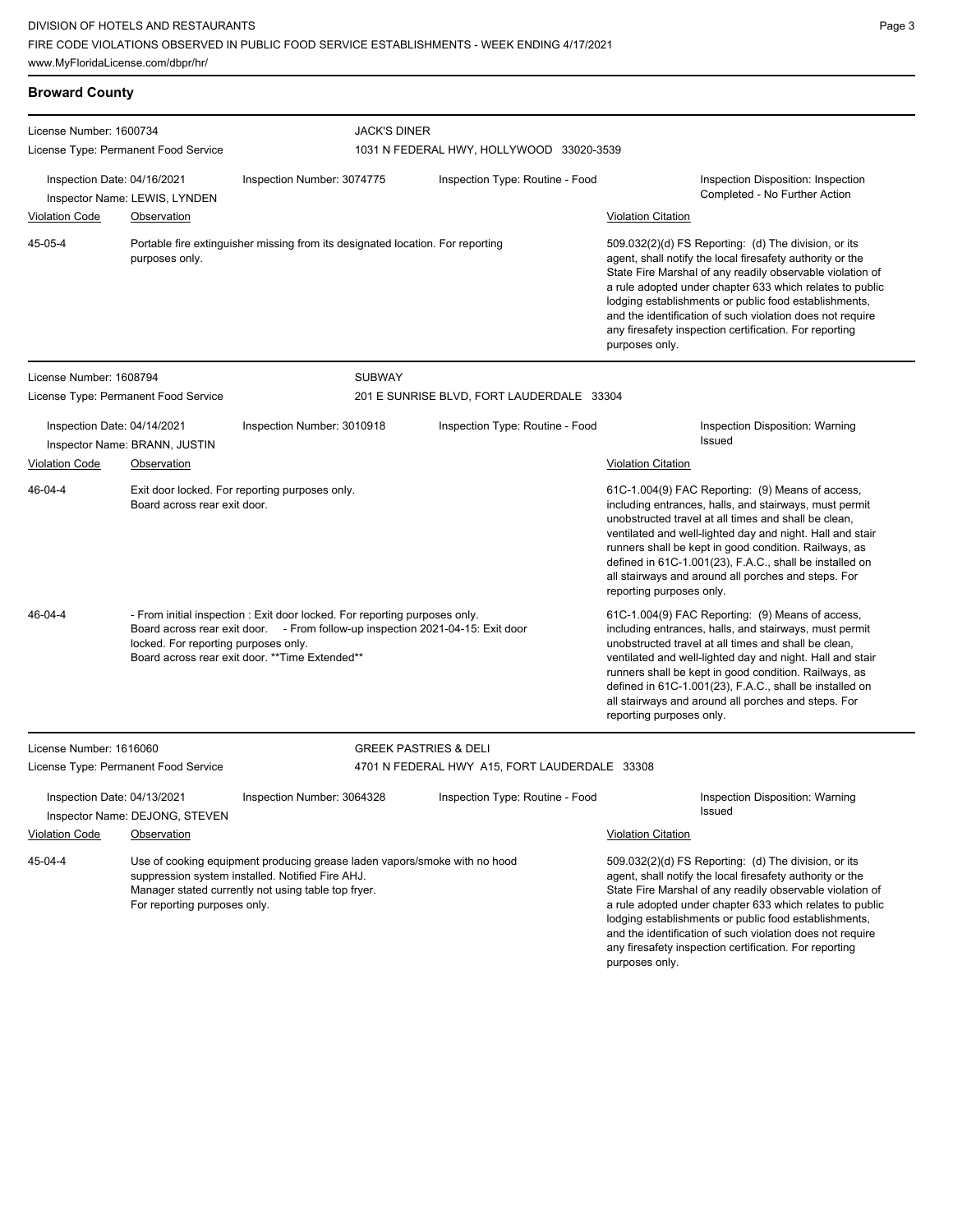#### License Number: 1618782 License Type: Permanent Food Service GOLDEN CORRAL 7401 W COMMERCIAL BLVD, TAMARAC 33319 Inspection Date: 04/12/2021 Inspection Number: 3082233 Inspection Type: Complaint Full Inspection Disposition: Emergency Inspector Name: ROGERS, VERNEL **Inspector Name: ROGERS**, VERNEL Violation Code Observation Violation Citation Marked exit/path to marked exit blocked. For reporting purposes only. Observed Main kitchen rear exit door blocked by empty boxes. Operator moved boxes from exit door. 61C-1.004(9) FAC Reporting: (9) Means of access, including entrances, halls, and stairways, must permit unobstructed travel at all times and shall be clean, ventilated and well-lighted day and night. Hall and stair runners shall be kept in good condition. Railways, as defined in 61C-1.001(23), F.A.C., shall be installed on all stairways and around all porches and steps. For reporting purposes only. 46-01-4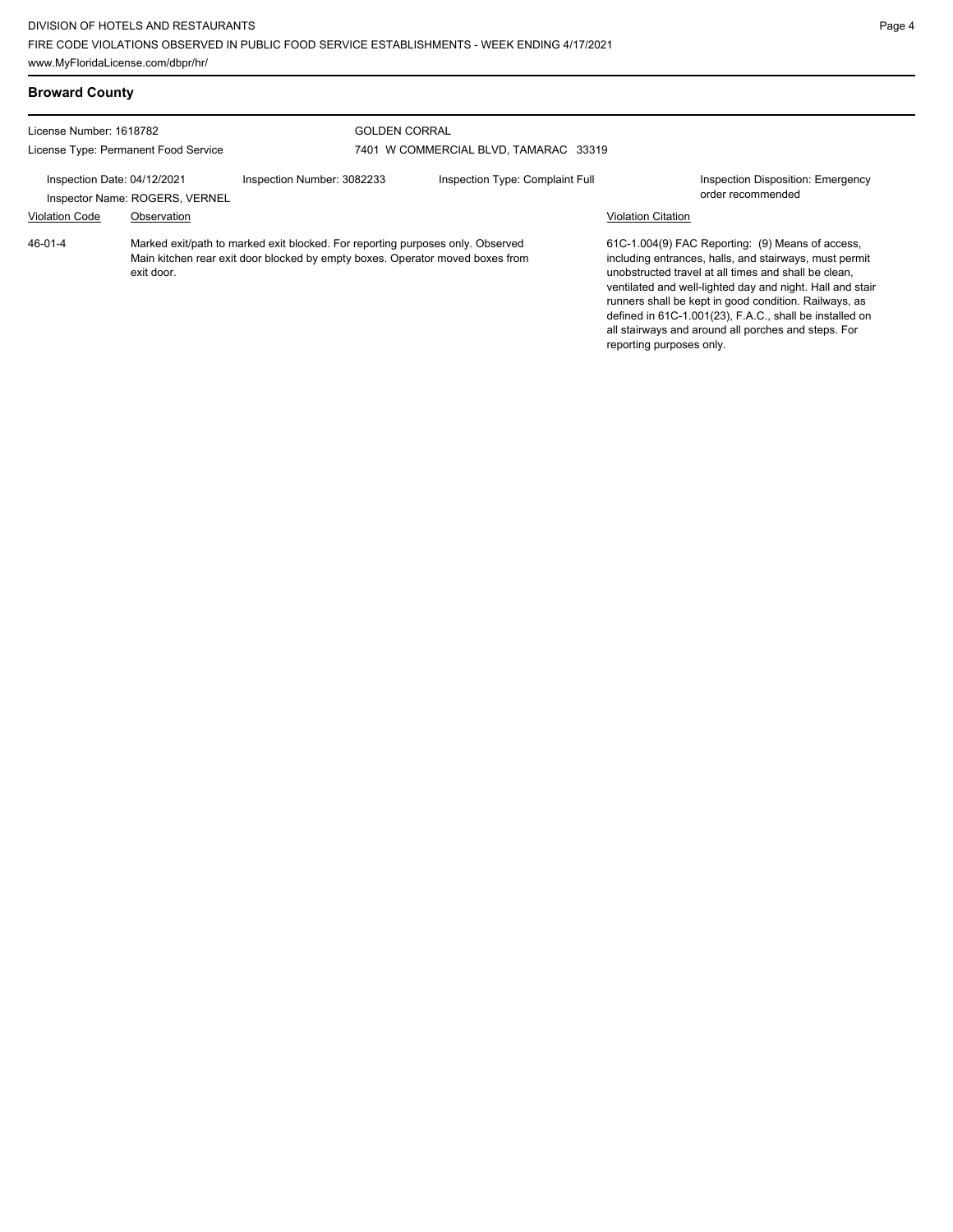| <b>Clay County</b>                                              |                                             |                                                                                                                                         |                                                                                      |                    |                                                                                                                                                                                                                                                                                                                                                                                                                            |
|-----------------------------------------------------------------|---------------------------------------------|-----------------------------------------------------------------------------------------------------------------------------------------|--------------------------------------------------------------------------------------|--------------------|----------------------------------------------------------------------------------------------------------------------------------------------------------------------------------------------------------------------------------------------------------------------------------------------------------------------------------------------------------------------------------------------------------------------------|
| License Number: 2001245<br>License Type: Permanent Food Service |                                             |                                                                                                                                         | PASTA MARKET ITALIAN RESTAURANT AND CLAM BAR<br>1930 KINGSLEY AVE, ORANGE PARK 32073 |                    |                                                                                                                                                                                                                                                                                                                                                                                                                            |
| Inspection Date: 04/12/2021<br><b>Violation Code</b>            | Inspector Name: BIAVA, GRANT<br>Observation | Inspection Number: 3077436                                                                                                              | Inspection Type: Routine - Food                                                      | Violation Citation | Inspection Disposition: Administrative<br>complaint recommended                                                                                                                                                                                                                                                                                                                                                            |
| 45-02-4                                                         |                                             | Portable fire extinguisher gauge in red zone. For reporting purposes only.<br>Fire extinguisher next to triple sink in back of kitchen. |                                                                                      | purposes only.     | 509.032(2)(d) FS Reporting: (d) The division, or its<br>agent, shall notify the local firesafety authority or the<br>State Fire Marshal of any readily observable violation of<br>a rule adopted under chapter 633 which relates to public<br>lodging establishments or public food establishments,<br>and the identification of such violation does not require<br>any firesafety inspection certification. For reporting |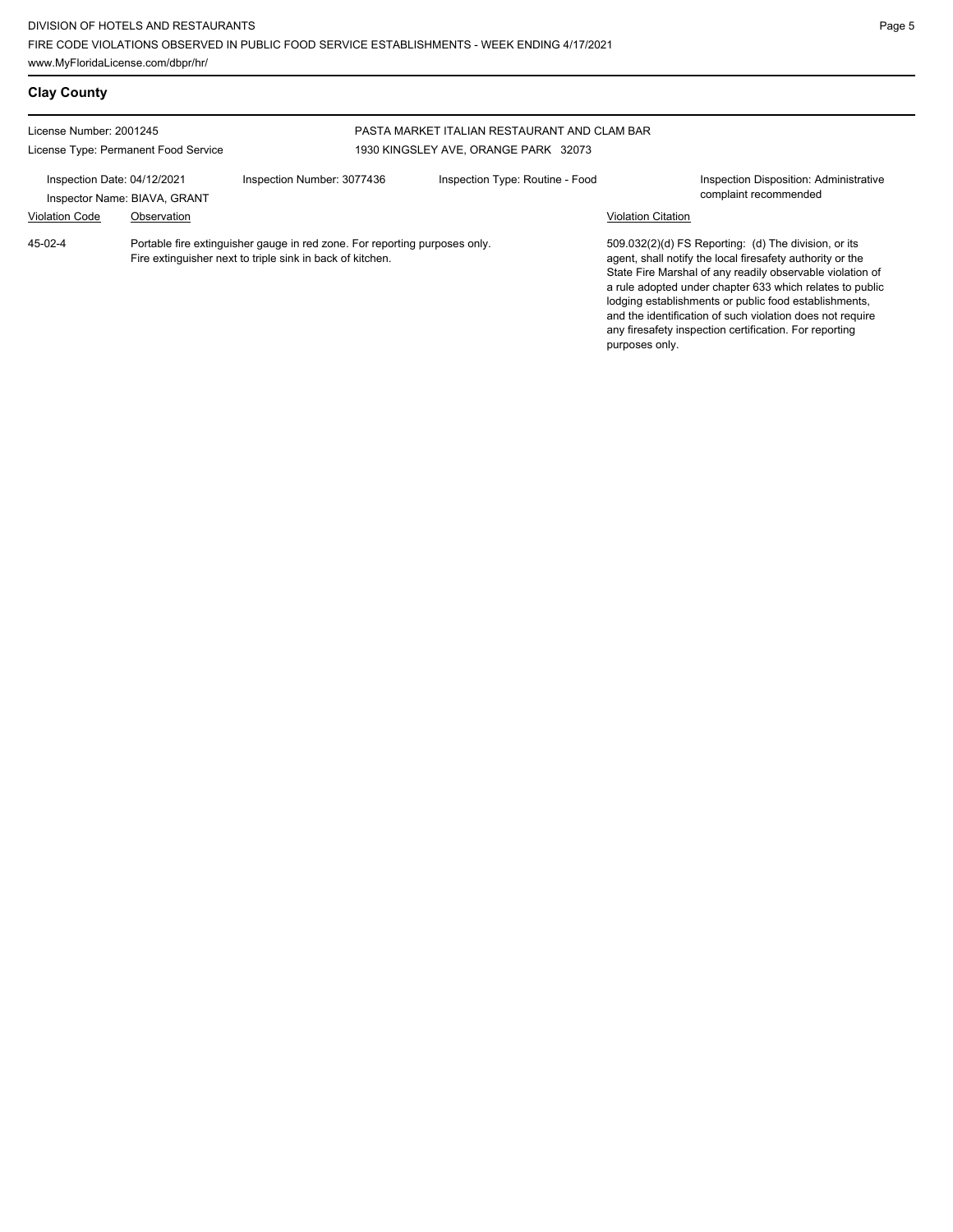| <b>Dade County</b>                                          |                                                                                                                                                                                                                |                                                                                                                                                                                                                                                                                                                                                                                                                       |                                            |                           |                                                                                                                                                                                                                                                                                                                                                                                                                                                                                                        |
|-------------------------------------------------------------|----------------------------------------------------------------------------------------------------------------------------------------------------------------------------------------------------------------|-----------------------------------------------------------------------------------------------------------------------------------------------------------------------------------------------------------------------------------------------------------------------------------------------------------------------------------------------------------------------------------------------------------------------|--------------------------------------------|---------------------------|--------------------------------------------------------------------------------------------------------------------------------------------------------------------------------------------------------------------------------------------------------------------------------------------------------------------------------------------------------------------------------------------------------------------------------------------------------------------------------------------------------|
| License Number: 2336085                                     |                                                                                                                                                                                                                |                                                                                                                                                                                                                                                                                                                                                                                                                       | <b>CREMA GOURMET ESPRESSO BAR</b>          |                           |                                                                                                                                                                                                                                                                                                                                                                                                                                                                                                        |
|                                                             | License Type: Permanent Food Service                                                                                                                                                                           |                                                                                                                                                                                                                                                                                                                                                                                                                       | 1010 BRICKELL AVE CU1, MIAMI 33131         |                           |                                                                                                                                                                                                                                                                                                                                                                                                                                                                                                        |
| Inspection Date: 04/14/2021                                 | Inspector Name: VILCHEZ, NABEL                                                                                                                                                                                 | Inspection Number: 3074657                                                                                                                                                                                                                                                                                                                                                                                            | Inspection Type: Food-Licensing Inspection |                           | Inspection Disposition: Warning<br>Issued                                                                                                                                                                                                                                                                                                                                                                                                                                                              |
| <b>Violation Code</b>                                       | Observation                                                                                                                                                                                                    |                                                                                                                                                                                                                                                                                                                                                                                                                       |                                            | <b>Violation Citation</b> |                                                                                                                                                                                                                                                                                                                                                                                                                                                                                                        |
| 45-04-4                                                     | induction cooktops.                                                                                                                                                                                            | Use of cooking equipment producing grease laden vapors/smoke with no hood<br>suppression system installed. Notified Fire AHJ. For reporting purposes only.<br>Observed induction cooktop at the back area with no hood. Advised operator to<br>check with the local fire department agency having jurisdiction over the induction<br>cooktops with no hood. As per operator, she cooks eggs in the frying pans on the |                                            | purposes only.            | 509.032(2)(d) FS Reporting: (d) The division, or its<br>agent, shall notify the local firesafety authority or the<br>State Fire Marshal of any readily observable violation of<br>a rule adopted under chapter 633 which relates to public<br>lodging establishments or public food establishments,<br>and the identification of such violation does not require<br>any firesafety inspection certification. For reporting                                                                             |
| License Number: 2322804                                     |                                                                                                                                                                                                                |                                                                                                                                                                                                                                                                                                                                                                                                                       | <b>GOURMET KOSHER LLC</b>                  |                           |                                                                                                                                                                                                                                                                                                                                                                                                                                                                                                        |
|                                                             | License Type: Permanent Food Service                                                                                                                                                                           |                                                                                                                                                                                                                                                                                                                                                                                                                       | 330 NE 59 ST, MIAMI 33137                  |                           |                                                                                                                                                                                                                                                                                                                                                                                                                                                                                                        |
| Inspection Date: 04/13/2021<br>Inspector Name: SEYBA, JAMES |                                                                                                                                                                                                                | Inspection Number: 3072361                                                                                                                                                                                                                                                                                                                                                                                            | Inspection Type: Routine - Food            |                           | Inspection Disposition: Inspection<br>Completed - No Further Action                                                                                                                                                                                                                                                                                                                                                                                                                                    |
| Violation Code                                              | Observation                                                                                                                                                                                                    |                                                                                                                                                                                                                                                                                                                                                                                                                       |                                            | Violation Citation        |                                                                                                                                                                                                                                                                                                                                                                                                                                                                                                        |
| 48-01-5                                                     | No current insurance inspector boiler report or boiler certificate available for boiler.<br>For reporting purposes only. Observed boiler inspection not current: jurisdiction #:<br>02379, expired: 11/13/2020 |                                                                                                                                                                                                                                                                                                                                                                                                                       |                                            |                           | 61C-1.004(9) FAC Reporting: (9) Heating and<br>ventilation - The heating and ventilation system shall be<br>kept in good repair or be installed to maintain a<br>minimum of 68 degrees Fahrenheit throughout the<br>building. The insurance inspectors boiler report is<br>required annually for power boilers and high<br>pressure/high temperature boilers and biannually for low<br>pressure steam or vapor heating boilers and shall be<br>posted in the boiler room. For reporting purposes only. |
| License Number: 2330674                                     |                                                                                                                                                                                                                |                                                                                                                                                                                                                                                                                                                                                                                                                       | PINOLANDIA 3 CORPORATION                   |                           |                                                                                                                                                                                                                                                                                                                                                                                                                                                                                                        |
|                                                             | License Type: Permanent Food Service                                                                                                                                                                           |                                                                                                                                                                                                                                                                                                                                                                                                                       | 10948 SW 184 ST, MIAMI 33157               |                           |                                                                                                                                                                                                                                                                                                                                                                                                                                                                                                        |
| Inspection Date: 04/12/2021                                 | Inspector Name: AZPURUA, JULIO                                                                                                                                                                                 | Inspection Number: 3051365                                                                                                                                                                                                                                                                                                                                                                                            | Inspection Type: Routine - Food            |                           | Inspection Disposition: Inspection<br>Completed - No Further Action                                                                                                                                                                                                                                                                                                                                                                                                                                    |
| <b>Violation Code</b>                                       | Observation                                                                                                                                                                                                    |                                                                                                                                                                                                                                                                                                                                                                                                                       |                                            | <b>Violation Citation</b> |                                                                                                                                                                                                                                                                                                                                                                                                                                                                                                        |
| 45-06-4                                                     | accessible.                                                                                                                                                                                                    | Portable fire extinguisher is inaccessible. For reporting purposes only.<br>Observed portable fire extinguisher behind preparation table and microwave, not                                                                                                                                                                                                                                                           |                                            | purposes only.            | 509.032(2)(d) FS Reporting: (d) The division, or its<br>agent, shall notify the local firesafety authority or the<br>State Fire Marshal of any readily observable violation of<br>a rule adopted under chapter 633 which relates to public<br>lodging establishments or public food establishments,<br>and the identification of such violation does not require<br>any firesafety inspection certification. For reporting                                                                             |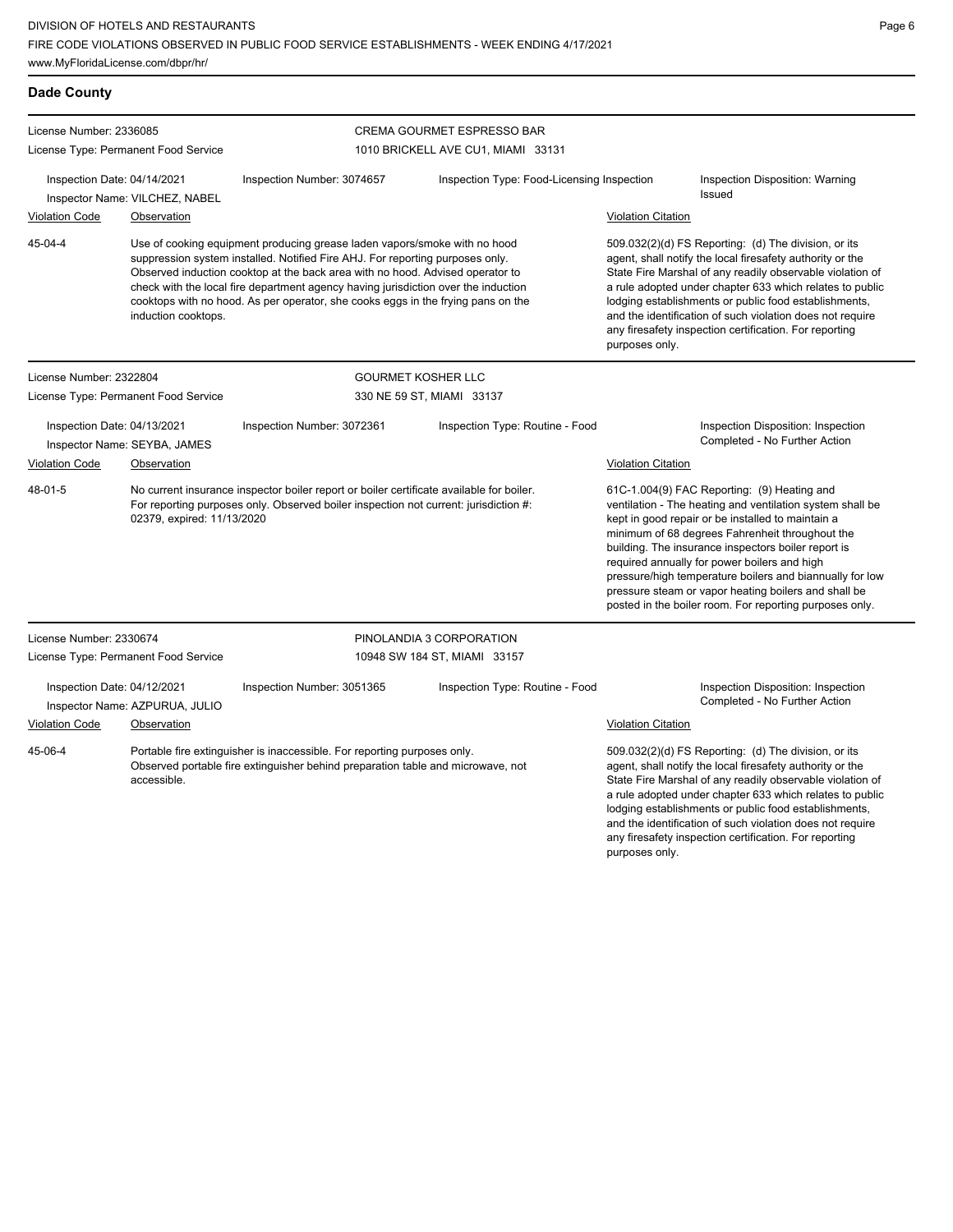www.MyFloridaLicense.com/dbpr/hr/

**Duval County**

any firesafety inspection certification. For reporting

| License Number: 2611566                                                                                                                                                                                                                                                                                     |                                          |                                                                                     | SUBWAY SANDWICHES & SALADS                 |                                                                                                                                                                                                                                                                                                                                                                                                                                                                                                          |  |  |
|-------------------------------------------------------------------------------------------------------------------------------------------------------------------------------------------------------------------------------------------------------------------------------------------------------------|------------------------------------------|-------------------------------------------------------------------------------------|--------------------------------------------|----------------------------------------------------------------------------------------------------------------------------------------------------------------------------------------------------------------------------------------------------------------------------------------------------------------------------------------------------------------------------------------------------------------------------------------------------------------------------------------------------------|--|--|
| License Type: Permanent Food Service                                                                                                                                                                                                                                                                        |                                          |                                                                                     | 5351 NORMANDY BLVD, JACKSONVILLE 322054829 |                                                                                                                                                                                                                                                                                                                                                                                                                                                                                                          |  |  |
| Inspection Date: 04/12/2021                                                                                                                                                                                                                                                                                 | Inspector Name: ESPINOSA-BECKERT, ILIANA | Inspection Number: 3081643                                                          | Inspection Type: Complaint Full            | <b>Inspection Disposition: Administrative</b><br>complaint recommended                                                                                                                                                                                                                                                                                                                                                                                                                                   |  |  |
| <b>Violation Code</b>                                                                                                                                                                                                                                                                                       | Observation                              |                                                                                     |                                            | <b>Violation Citation</b>                                                                                                                                                                                                                                                                                                                                                                                                                                                                                |  |  |
| 46-01-4                                                                                                                                                                                                                                                                                                     | way, rear door                           | Marked exit/path to marked exit blocked. For reporting purposes only. Boxes in the  |                                            | 61C-1.004(9) FAC Reporting: (9) Means of access,<br>including entrances, halls, and stairways, must permit<br>unobstructed travel at all times and shall be clean,<br>ventilated and well-lighted day and night. Hall and stair<br>runners shall be kept in good condition. Railways, as<br>defined in 61C-1.001(23), F.A.C., shall be installed on<br>all stairways and around all porches and steps. For<br>reporting purposes only.                                                                   |  |  |
| License Number: 2600332                                                                                                                                                                                                                                                                                     |                                          |                                                                                     | ONE OCEAN RESORT HOTEL & SPA               |                                                                                                                                                                                                                                                                                                                                                                                                                                                                                                          |  |  |
|                                                                                                                                                                                                                                                                                                             | License Type: Permanent Food Service     |                                                                                     | 1 OCEAN BLVD, ATLANTIC BEACH 32233         |                                                                                                                                                                                                                                                                                                                                                                                                                                                                                                          |  |  |
| Inspection Date: 04/09/2021                                                                                                                                                                                                                                                                                 | Inspector Name: ESPINOSA-BECKERT, ILIANA | Inspection Number: 3074343                                                          | Inspection Type: Routine - Food            | <b>Inspection Disposition: Administrative</b><br>complaint recommended                                                                                                                                                                                                                                                                                                                                                                                                                                   |  |  |
| Violation Code                                                                                                                                                                                                                                                                                              | Observation                              |                                                                                     |                                            | Violation Citation                                                                                                                                                                                                                                                                                                                                                                                                                                                                                       |  |  |
| 48-02-5                                                                                                                                                                                                                                                                                                     | only.                                    | Insurance inspector boiler report not posted in boiler room. For reporting purposes |                                            | 61C-1.004(9) FAC Reporting: (9) Heating and<br>ventilation - The heating and ventilation system shall be<br>kept in good repair or be installed to maintain a<br>minimum of 68 degrees Fahrenheit throughout the<br>building. The insurance inspector boiler report is<br>required annually for power boilers and high pressure or<br>high temperature boilers and biannually for low pressure<br>steam or vapor heating boilers and shall be posted in<br>the boiler room. For reporting purposes only. |  |  |
| License Number: 2611257                                                                                                                                                                                                                                                                                     |                                          |                                                                                     | <b>HABIBI HOOKAH BAR</b>                   |                                                                                                                                                                                                                                                                                                                                                                                                                                                                                                          |  |  |
|                                                                                                                                                                                                                                                                                                             | License Type: Permanent Food Service     |                                                                                     | 314 1 ST N, JACKSONVILLE 32250             |                                                                                                                                                                                                                                                                                                                                                                                                                                                                                                          |  |  |
| Inspection Date: 04/13/2021                                                                                                                                                                                                                                                                                 | Inspector Name: GONZALEZ, MAYRA          | Inspection Number: 3075822                                                          | Inspection Type: Routine - Food            | Inspection Disposition: Inspection<br>Completed - No Further Action                                                                                                                                                                                                                                                                                                                                                                                                                                      |  |  |
| <b>Violation Code</b>                                                                                                                                                                                                                                                                                       | <b>Observation</b>                       |                                                                                     |                                            | <b>Violation Citation</b>                                                                                                                                                                                                                                                                                                                                                                                                                                                                                |  |  |
| 48-04-4<br>Propane tank (larger than 2.7 lb. water capacity/1 lb. gas capacity) located inside<br>of the building. For reporting purposes only.<br>15lbs Propane tank stored in kitchen in between walk in cooler and the water<br>heater. Manager removed propane tank from kitchen. **Corrected On-Site** |                                          |                                                                                     |                                            | 509.032(2)(d) FS Reporting: (d) The division, or its<br>agent, shall notify the local firesafety authority or the<br>State Fire Marshal of any readily observable violation of<br>a rule adopted under chapter 633 which relates to public<br>lodging establishments or public food establishments,<br>and the identification of such violation does not require                                                                                                                                         |  |  |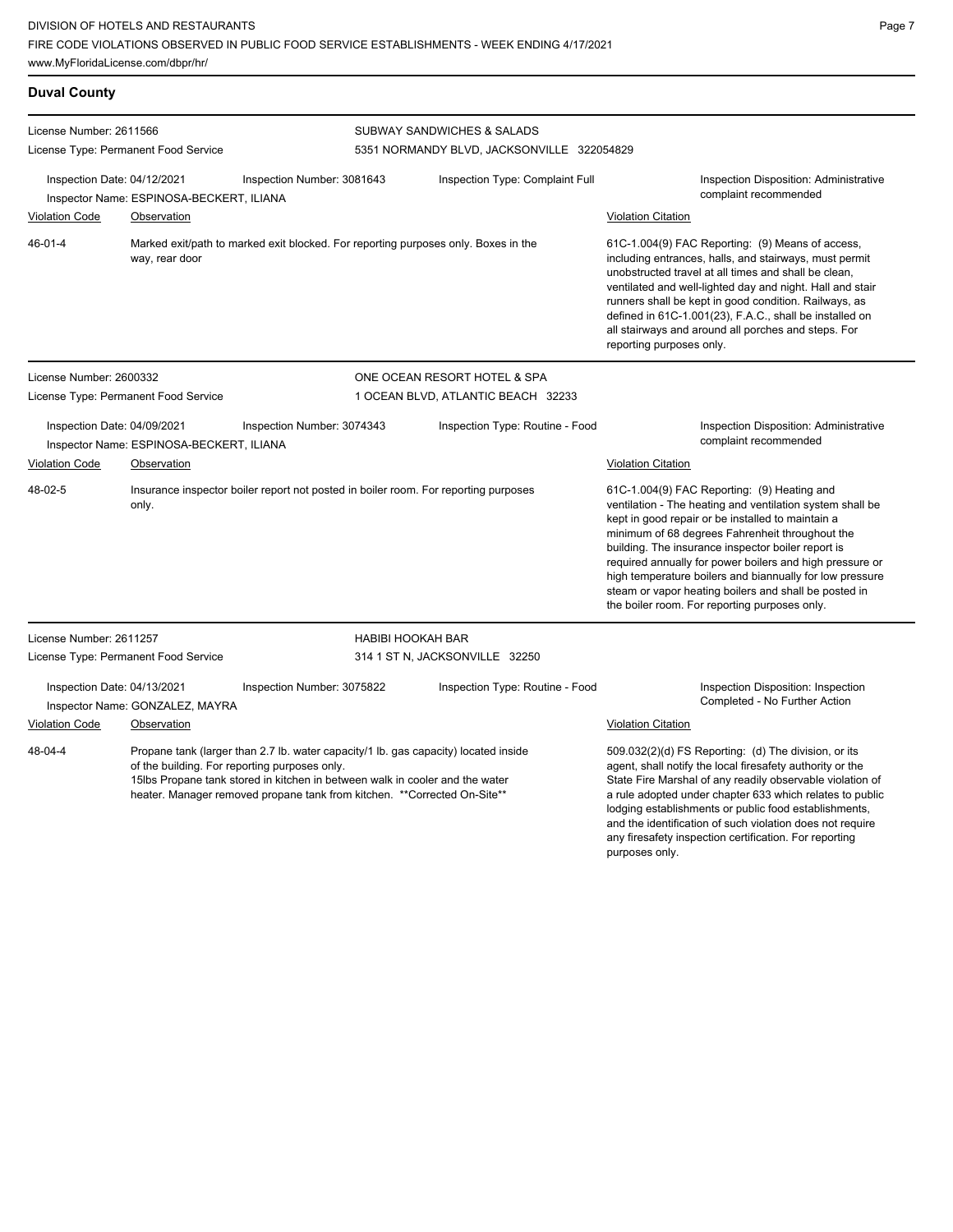Violation Code Observation Violation Citation

# **Hillsborough County**

License Number: 3917506 License Type: Permanent Food Service

#### DAILY DOSE COFFEE HOUSE AND EATERY 302 KNIGHTS RUN # 130, TAMPA 33602

Inspection Date: 04/16/2021 Inspection Number: 3065709 Inspection Type: Routine - Food Inspection Disposition: Call Back -Inspector Name: COLEMAN, TONYA

- From initial inspection : Use of cooking equipment producing grease laden vapors/smoke with no hood suppression system installed. Notified Fire AHJ. For reporting purposes only. \*\*Repeat Violation\*\* - From follow-up inspection 2021-04-16: \*\*Time Extended\*\* 45-04-4

509.032(2)(d) FS Reporting: (d) The division, or its agent, shall notify the local firesafety authority or the State Fire Marshal of any readily observable violation of a rule adopted under chapter 633 which relates to public lodging establishments or public food establishments, and the identification of such violation does not require any firesafety inspection certification. For reporting purposes only.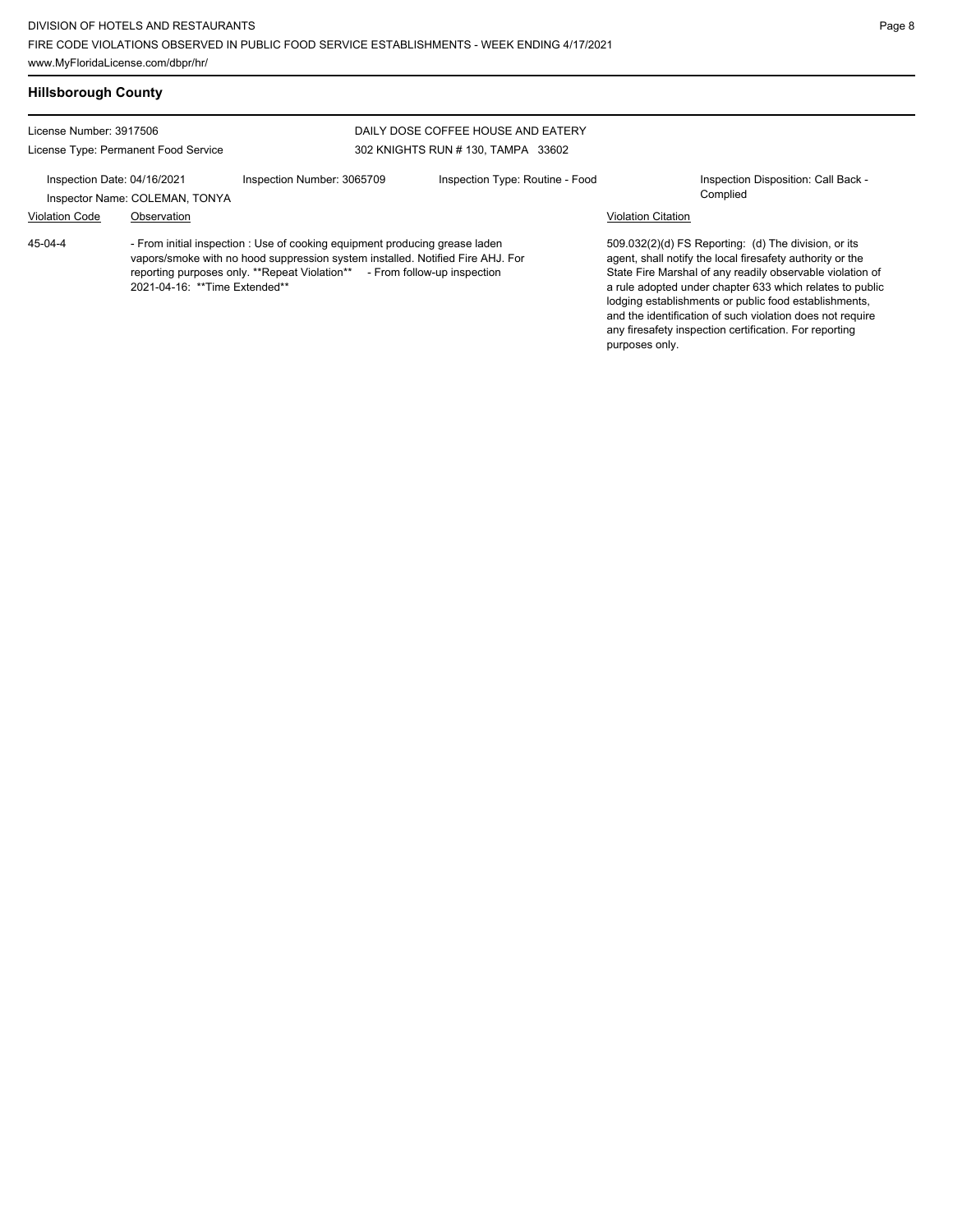| <b>Lee County</b>                                               |                               |                                                                                                                                                                                                                                                      |                                   |                           |                                                                                                                                                                                                                                                                                                                                                                                                                            |
|-----------------------------------------------------------------|-------------------------------|------------------------------------------------------------------------------------------------------------------------------------------------------------------------------------------------------------------------------------------------------|-----------------------------------|---------------------------|----------------------------------------------------------------------------------------------------------------------------------------------------------------------------------------------------------------------------------------------------------------------------------------------------------------------------------------------------------------------------------------------------------------------------|
| License Number: 4606040<br>License Type: Permanent Food Service |                               |                                                                                                                                                                                                                                                      | THE GOLF CLUB AT MAGNOLIA LANDING |                           |                                                                                                                                                                                                                                                                                                                                                                                                                            |
|                                                                 |                               | 3501 AVENIDA DEL VERA BLVD, NORTH FORT MYERS 33917                                                                                                                                                                                                   |                                   |                           |                                                                                                                                                                                                                                                                                                                                                                                                                            |
| Inspection Date: 04/12/2021                                     | Inspector Name: FREED, JOSEPH | Inspection Number: 3047272                                                                                                                                                                                                                           | Inspection Type: Routine - Food   |                           | Inspection Disposition: Inspection<br>Completed - No Further Action                                                                                                                                                                                                                                                                                                                                                        |
| <b>Violation Code</b>                                           | Observation                   |                                                                                                                                                                                                                                                      |                                   | <b>Violation Citation</b> |                                                                                                                                                                                                                                                                                                                                                                                                                            |
| 48-04-4                                                         |                               | Propane tank (larger than 2.7 lb. water capacity/1 lb. gas capacity) located inside<br>of the building. For reporting purposes only. Observed propane tank inside utility<br>closet. Operator removed tank and placed outside. **Corrected On-Site** |                                   |                           | 509.032(2)(d) FS Reporting: (d) The division, or its<br>agent, shall notify the local firesafety authority or the<br>State Fire Marshal of any readily observable violation of<br>a rule adopted under chapter 633 which relates to public<br>lodging establishments or public food establishments,<br>and the identification of such violation does not require<br>any firesafety inspection certification. For reporting |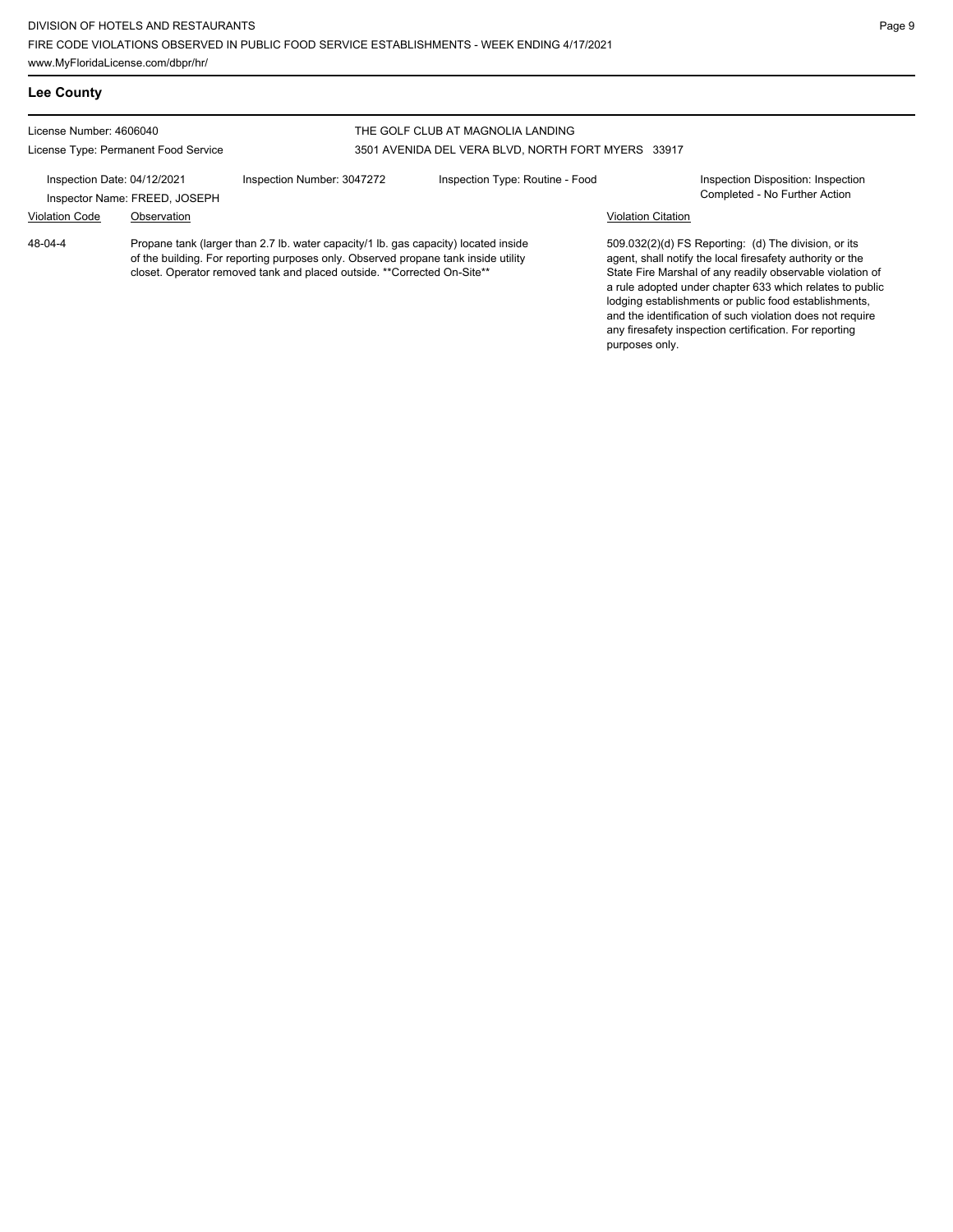| <b>Manatee County</b>       |                                      |                                                                                                                               |                                                                              |                                 |                           |                                                                                                                                                                                                                                                                                                                                                                                                                            |
|-----------------------------|--------------------------------------|-------------------------------------------------------------------------------------------------------------------------------|------------------------------------------------------------------------------|---------------------------------|---------------------------|----------------------------------------------------------------------------------------------------------------------------------------------------------------------------------------------------------------------------------------------------------------------------------------------------------------------------------------------------------------------------------------------------------------------------|
| License Number: 5103511     |                                      |                                                                                                                               | CHECKERS DRIVE IN REST#161<br>5140 W CORTEZ RD UNIT 161, BRADENTON 342102809 |                                 |                           |                                                                                                                                                                                                                                                                                                                                                                                                                            |
|                             | License Type: Permanent Food Service |                                                                                                                               |                                                                              |                                 |                           |                                                                                                                                                                                                                                                                                                                                                                                                                            |
| Inspection Date: 04/13/2021 | Inspector Name: CARMASSI, BRADLEY    | Inspection Number: 3041261                                                                                                    |                                                                              | Inspection Type: Routine - Food |                           | <b>Inspection Disposition: Inspection</b><br>Completed - No Further Action                                                                                                                                                                                                                                                                                                                                                 |
| <b>Violation Code</b>       | Observation                          |                                                                                                                               |                                                                              |                                 | <b>Violation Citation</b> |                                                                                                                                                                                                                                                                                                                                                                                                                            |
| 45-02-4                     |                                      | Portable fire extinguisher gauge in red zone. For reporting purposes only.<br>Observed at fire extinguisher near ice machine. |                                                                              |                                 | purposes only.            | 509.032(2)(d) FS Reporting: (d) The division, or its<br>agent, shall notify the local firesafety authority or the<br>State Fire Marshal of any readily observable violation of<br>a rule adopted under chapter 633 which relates to public<br>lodging establishments or public food establishments.<br>and the identification of such violation does not require<br>any firesafety inspection certification. For reporting |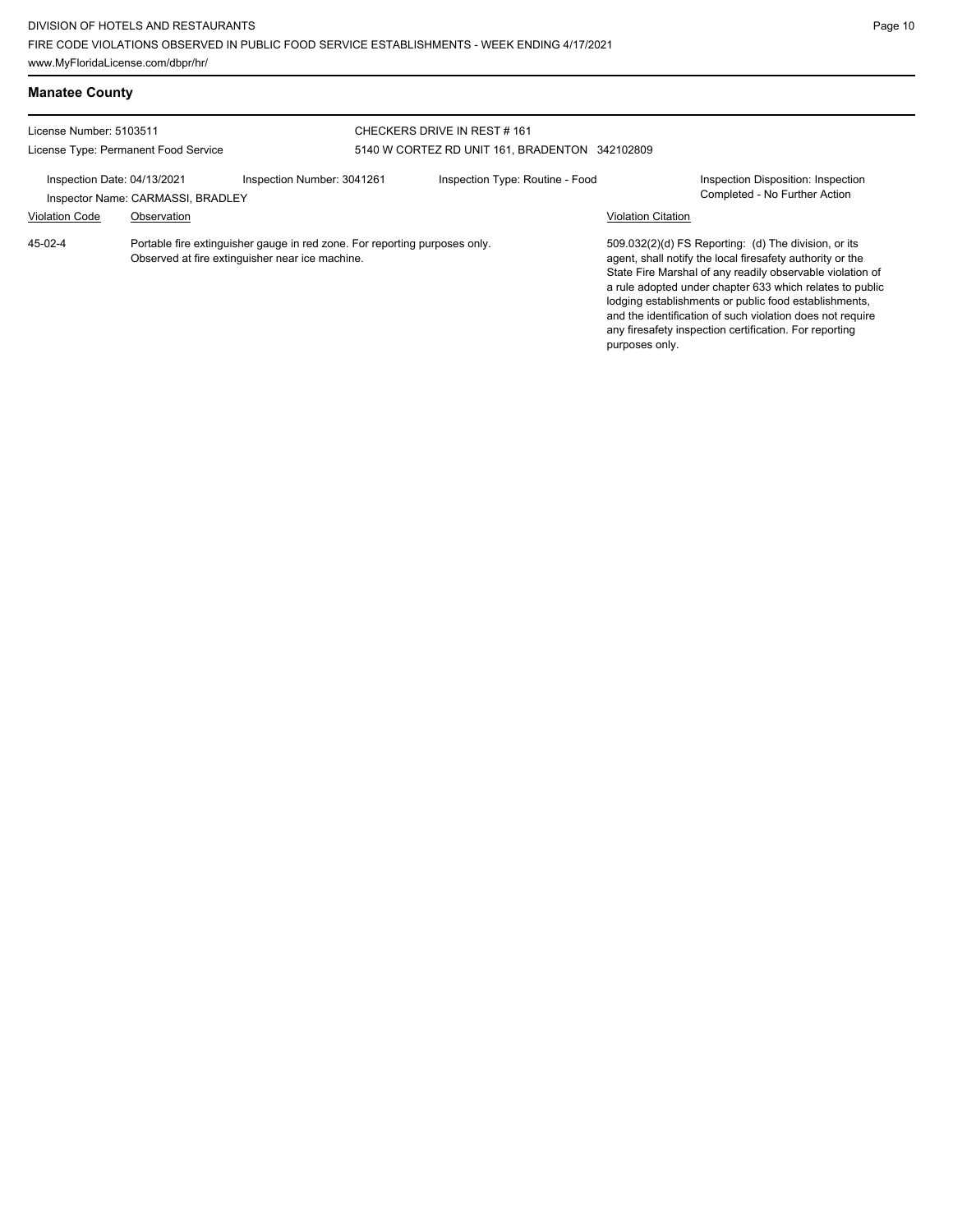| <b>Martin County</b>                                            |                                                |                                                                                                                                                                 |                                                                  |                           |                                                                                                                                                                                                                                                                                                                                                                                                                            |
|-----------------------------------------------------------------|------------------------------------------------|-----------------------------------------------------------------------------------------------------------------------------------------------------------------|------------------------------------------------------------------|---------------------------|----------------------------------------------------------------------------------------------------------------------------------------------------------------------------------------------------------------------------------------------------------------------------------------------------------------------------------------------------------------------------------------------------------------------------|
| License Number: 5301385<br>License Type: Permanent Food Service |                                                |                                                                                                                                                                 | DUNKIN DONUTS/BASKIN ROBBINS<br>2101 SE OCEAN BLVD, STUART 34996 |                           |                                                                                                                                                                                                                                                                                                                                                                                                                            |
| Inspection Date: 04/12/2021<br><b>Violation Code</b>            | Inspector Name: PETROW, MICHAEL<br>Observation | Inspection Number: 3009645                                                                                                                                      | Inspection Type: Routine - Food                                  | <b>Violation Citation</b> | Inspection Disposition: Call Back -<br>Complied                                                                                                                                                                                                                                                                                                                                                                            |
| 45-02-4                                                         | **Time Extended**                              | - From initial inspection : Portable fire extinguisher gauge in red zone. For<br>reporting purposes only. By back door. - From follow-up inspection 2021-04-12: |                                                                  | purposes only.            | 509.032(2)(d) FS Reporting: (d) The division, or its<br>agent, shall notify the local firesafety authority or the<br>State Fire Marshal of any readily observable violation of<br>a rule adopted under chapter 633 which relates to public<br>lodging establishments or public food establishments,<br>and the identification of such violation does not require<br>any firesafety inspection certification. For reporting |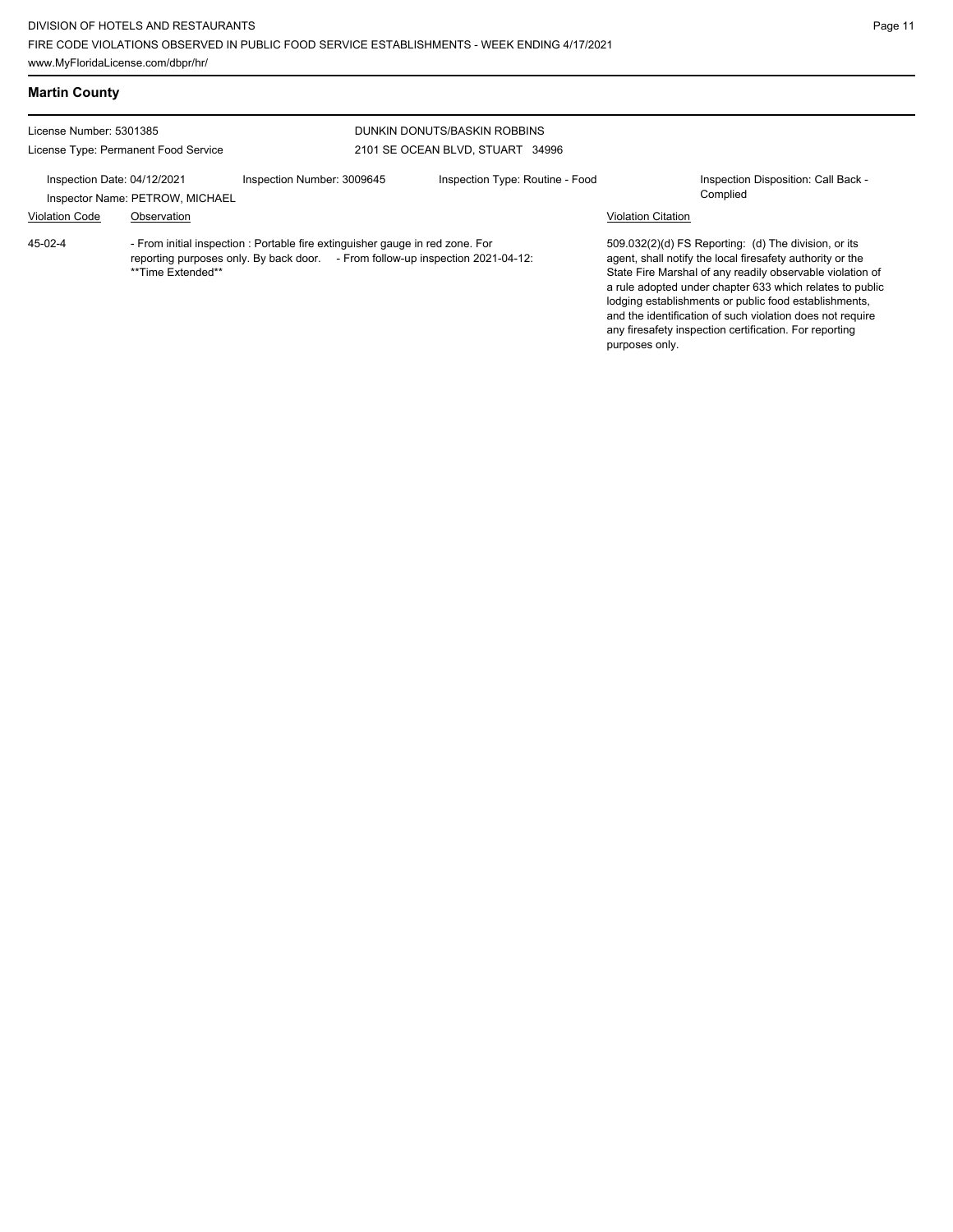| <b>Monroe County</b>                                                                                                                                              |             |                                   |                                 |                                                                                                                                                                                                             |                                                                     |
|-------------------------------------------------------------------------------------------------------------------------------------------------------------------|-------------|-----------------------------------|---------------------------------|-------------------------------------------------------------------------------------------------------------------------------------------------------------------------------------------------------------|---------------------------------------------------------------------|
| License Number: 5428253                                                                                                                                           |             | FARO BLANCO RESORT & MARINA       |                                 |                                                                                                                                                                                                             |                                                                     |
| License Type: Permanent Food Service                                                                                                                              |             | 1996 OVERSEAS HWY, MARATHON 33050 |                                 |                                                                                                                                                                                                             |                                                                     |
| Inspection Date: 04/09/2021<br>Inspector Name: WHITEHURST, SCOTT                                                                                                  |             | Inspection Number: 3064305        | Inspection Type: Routine - Food |                                                                                                                                                                                                             | Inspection Disposition: Inspection<br>Completed - No Further Action |
| <b>Violation Code</b>                                                                                                                                             | Observation |                                   |                                 | <b>Violation Citation</b>                                                                                                                                                                                   |                                                                     |
| $49-03-4$<br>Flammables stored/debris present in boiler room. For reporting purposes only.<br>Container of Denatured alcohol in boiler room **Corrected On-Site** |             |                                   |                                 | 61C-1.004(6) FAC Reporting: (6) Attics, basements,<br>boiler rooms, meter rooms, laundry rooms, and storage<br>rooms shall be kept clean and free of debris and<br>flammables. For reporting purposes only. |                                                                     |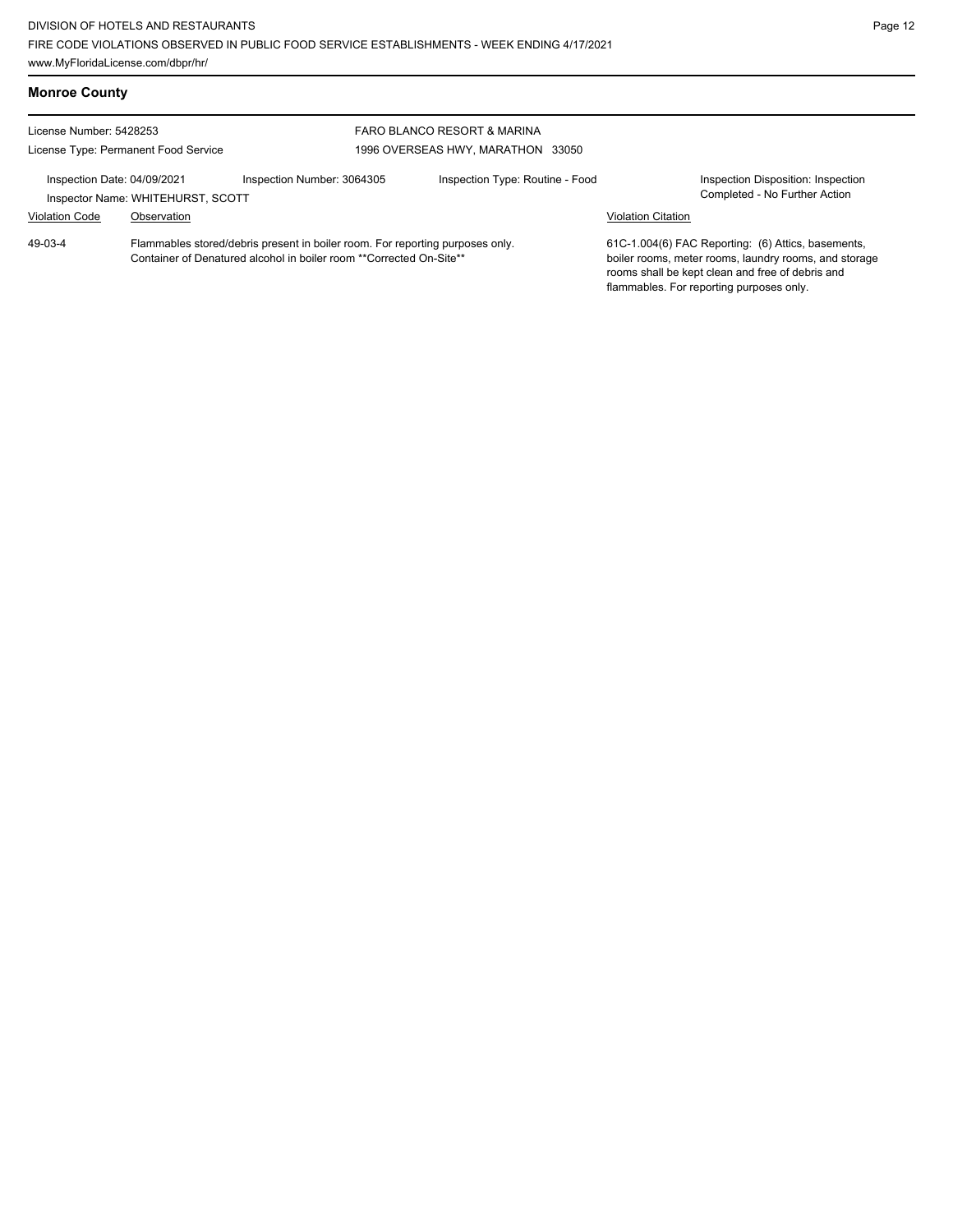| <b>Okaloosa County</b>                                          |                                |                                                                                                                                                                                                                    |                                                                                |                           |                                                                                                                                                                                                                                                                                                                                                                                                                            |
|-----------------------------------------------------------------|--------------------------------|--------------------------------------------------------------------------------------------------------------------------------------------------------------------------------------------------------------------|--------------------------------------------------------------------------------|---------------------------|----------------------------------------------------------------------------------------------------------------------------------------------------------------------------------------------------------------------------------------------------------------------------------------------------------------------------------------------------------------------------------------------------------------------------|
| License Number: 5604198<br>License Type: Permanent Food Service |                                |                                                                                                                                                                                                                    | <b>MAIN BREW COFFEE CORP</b><br>450 C RACETRACK RD NW, FORT WALTON BEACH 32547 |                           |                                                                                                                                                                                                                                                                                                                                                                                                                            |
| Inspection Date: 04/12/2021                                     | Inspector Name: STEINMAN, MARC | Inspection Number: 3079706                                                                                                                                                                                         | Inspection Type: Food-Licensing Inspection                                     |                           | Inspection Disposition: Inspection<br>Completed - No Further Action                                                                                                                                                                                                                                                                                                                                                        |
| <b>Violation Code</b>                                           | Observation                    |                                                                                                                                                                                                                    |                                                                                | <b>Violation Citation</b> |                                                                                                                                                                                                                                                                                                                                                                                                                            |
| 45-04-4                                                         | No hood system in place.       | Use of cooking equipment producing grease laden vapors/smoke with no hood<br>suppression system installed. Notified Fire AHJ. For reporting purposes only.<br>Two electrical cook top / ovens observed in kitchen. |                                                                                | purposes only.            | 509.032(2)(d) FS Reporting: (d) The division, or its<br>agent, shall notify the local firesafety authority or the<br>State Fire Marshal of any readily observable violation of<br>a rule adopted under chapter 633 which relates to public<br>lodging establishments or public food establishments,<br>and the identification of such violation does not require<br>any firesafety inspection certification. For reporting |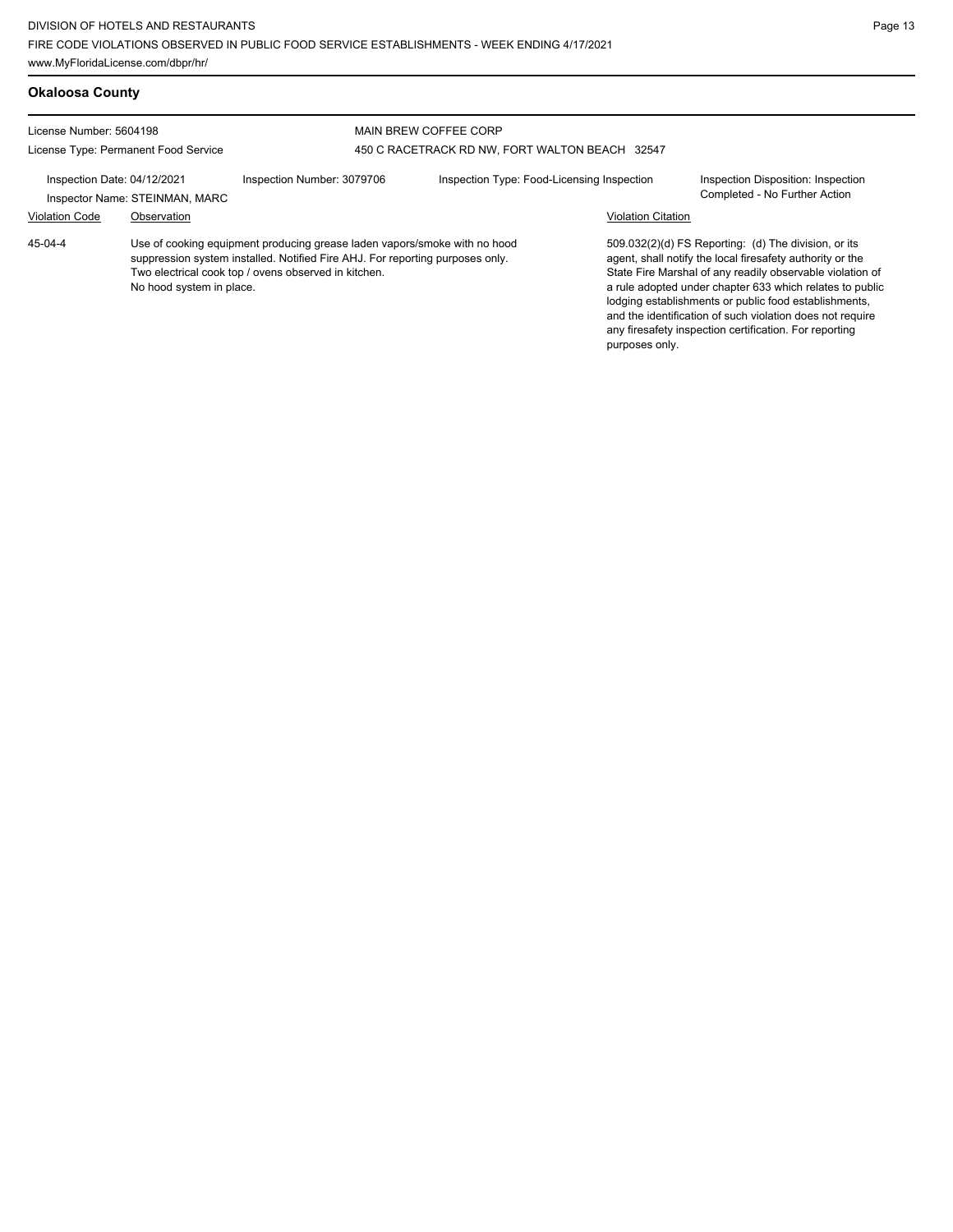| <b>Orange County</b>                                                                                                                                                                                                                               |                                               |                                                                                                                                                                                                                                                                                                                                                                                                                                              |                                                                        |                                                                                                                                                                                                                                                                                                                                                                                                                                              |
|----------------------------------------------------------------------------------------------------------------------------------------------------------------------------------------------------------------------------------------------------|-----------------------------------------------|----------------------------------------------------------------------------------------------------------------------------------------------------------------------------------------------------------------------------------------------------------------------------------------------------------------------------------------------------------------------------------------------------------------------------------------------|------------------------------------------------------------------------|----------------------------------------------------------------------------------------------------------------------------------------------------------------------------------------------------------------------------------------------------------------------------------------------------------------------------------------------------------------------------------------------------------------------------------------------|
| License Number: 5807781<br>License Type: Permanent Food Service                                                                                                                                                                                    |                                               |                                                                                                                                                                                                                                                                                                                                                                                                                                              | SAZON'S RESTAURANT BUFFET & GRILL<br>701 W LANCASTER RD, ORLANDO 32809 |                                                                                                                                                                                                                                                                                                                                                                                                                                              |
| Inspection Date: 04/13/2021                                                                                                                                                                                                                        | Inspector Name: PLEICONES, KIM                | Inspection Number: 3066273                                                                                                                                                                                                                                                                                                                                                                                                                   | Inspection Type: Routine - Food                                        | <b>Inspection Disposition: Warning</b><br>Issued                                                                                                                                                                                                                                                                                                                                                                                             |
| <b>Violation Code</b>                                                                                                                                                                                                                              | Observation                                   |                                                                                                                                                                                                                                                                                                                                                                                                                                              |                                                                        | <b>Violation Citation</b>                                                                                                                                                                                                                                                                                                                                                                                                                    |
| 48-04-4                                                                                                                                                                                                                                            |                                               | Propane tank (larger than 2.7 lb. water capacity/1 lb. gas capacity) located inside<br>of the building. For reporting purposes only.<br>2 propane tanks at cook line. One tank connected to propane griddle. Owner<br>disconnected and removed tanks from building **Corrected On-Site**                                                                                                                                                     |                                                                        | 509.032(2)(d) FS Reporting: (d) The division, or its<br>agent, shall notify the local firesafety authority or the<br>State Fire Marshal of any readily observable violation of<br>a rule adopted under chapter 633 which relates to public<br>lodging establishments or public food establishments,<br>and the identification of such violation does not require<br>any firesafety inspection certification. For reporting<br>purposes only. |
| License Number: 5808122                                                                                                                                                                                                                            |                                               |                                                                                                                                                                                                                                                                                                                                                                                                                                              | PIRATES DINNER ADVENTURE                                               |                                                                                                                                                                                                                                                                                                                                                                                                                                              |
| License Type: Permanent Food Service                                                                                                                                                                                                               |                                               |                                                                                                                                                                                                                                                                                                                                                                                                                                              | 6400 CARRIER DR, ORLANDO 32819                                         |                                                                                                                                                                                                                                                                                                                                                                                                                                              |
| Inspection Date: 04/14/2021<br><b>Violation Code</b>                                                                                                                                                                                               | Inspector Name: MANTI, KATHRYN<br>Observation | Inspection Number: 3065364                                                                                                                                                                                                                                                                                                                                                                                                                   | Inspection Type: Routine - Food                                        | Inspection Disposition: Inspection<br>Completed - No Further Action<br><b>Violation Citation</b>                                                                                                                                                                                                                                                                                                                                             |
| 45-06-4                                                                                                                                                                                                                                            | extinguisher blocked by warming box           | Portable fire extinguisher is inaccessible. For reporting purposes only. K class                                                                                                                                                                                                                                                                                                                                                             |                                                                        | 509.032(2)(d) FS Reporting: (d) The division, or its<br>agent, shall notify the local firesafety authority or the<br>State Fire Marshal of any readily observable violation of<br>a rule adopted under chapter 633 which relates to public<br>lodging establishments or public food establishments,<br>and the identification of such violation does not require<br>any firesafety inspection certification. For reporting<br>purposes only. |
| License Number: 5813402                                                                                                                                                                                                                            |                                               |                                                                                                                                                                                                                                                                                                                                                                                                                                              | CABANA BAY BEACH RESORT-GALAXY BOWL                                    |                                                                                                                                                                                                                                                                                                                                                                                                                                              |
| License Type: Permanent Food Service                                                                                                                                                                                                               |                                               |                                                                                                                                                                                                                                                                                                                                                                                                                                              | 6550 ADVENTURE WAY, ORLANDO 32819                                      |                                                                                                                                                                                                                                                                                                                                                                                                                                              |
| Inspection Date: 04/07/2021<br><b>Violation Code</b>                                                                                                                                                                                               | Inspector Name: MANTI, KATHRYN<br>Observation | Inspection Number: 3071410                                                                                                                                                                                                                                                                                                                                                                                                                   | Inspection Type: Routine - Food                                        | Inspection Disposition: Inspection<br>Completed - No Further Action<br><b>Violation Citation</b>                                                                                                                                                                                                                                                                                                                                             |
| 45-06-4                                                                                                                                                                                                                                            | glass trays **Corrected On-Site**             | Portable fire extinguisher is inaccessible. For reporting purposes only. Blocked by                                                                                                                                                                                                                                                                                                                                                          |                                                                        | 509.032(2)(d) FS Reporting: (d) The division, or its<br>agent, shall notify the local firesafety authority or the<br>State Fire Marshal of any readily observable violation of<br>a rule adopted under chapter 633 which relates to public<br>lodging establishments or public food establishments,<br>and the identification of such violation does not require<br>any firesafety inspection certification. For reporting<br>purposes only. |
| License Number: 5812945                                                                                                                                                                                                                            |                                               |                                                                                                                                                                                                                                                                                                                                                                                                                                              | THE OCOEE TACO COMPANY                                                 |                                                                                                                                                                                                                                                                                                                                                                                                                                              |
| License Type: Permanent Food Service                                                                                                                                                                                                               |                                               |                                                                                                                                                                                                                                                                                                                                                                                                                                              | 40 TAYLOR ST, OCOEE 34761                                              |                                                                                                                                                                                                                                                                                                                                                                                                                                              |
| Inspection Date: 04/14/2021                                                                                                                                                                                                                        | Inspector Name: GREENE, MARVIN                | Inspection Number: 2986397                                                                                                                                                                                                                                                                                                                                                                                                                   | Inspection Type: Routine - Food                                        | <b>Inspection Disposition: Warning</b><br>Issued                                                                                                                                                                                                                                                                                                                                                                                             |
| <b>Violation Code</b>                                                                                                                                                                                                                              | Observation                                   |                                                                                                                                                                                                                                                                                                                                                                                                                                              |                                                                        | <b>Violation Citation</b>                                                                                                                                                                                                                                                                                                                                                                                                                    |
| 45-04-4<br>Use of cooking equipment producing grease laden vapors/smoke with no hood<br>suppression system installed. Notified Fire AHJ. For reporting purposes only.<br>Small fryer being used on table next to ice machine. **Repeat Violation** |                                               | 509.032(2)(d) FS Reporting: (d) The division, or its<br>agent, shall notify the local firesafety authority or the<br>State Fire Marshal of any readily observable violation of<br>a rule adopted under chapter 633 which relates to public<br>lodging establishments or public food establishments,<br>and the identification of such violation does not require<br>any firesafety inspection certification. For reporting<br>purposes only. |                                                                        |                                                                                                                                                                                                                                                                                                                                                                                                                                              |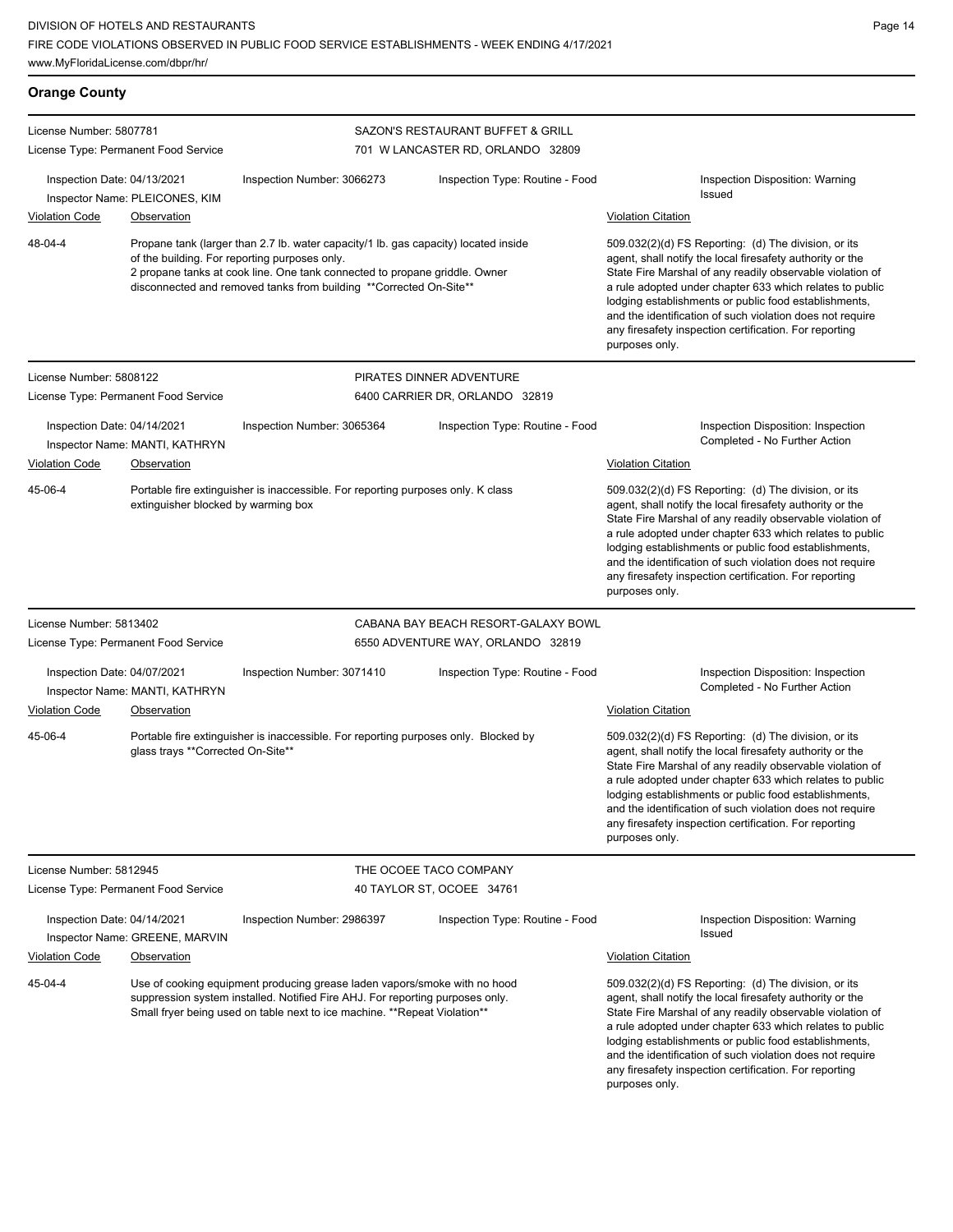pressure/high temperature boilers and biannually for low pressure steam or vapor heating boilers and shall be posted in the boiler room. For reporting purposes only.

| <b>Osceola County</b>                                           |                                                                                                                                      |                                                                                                                                                                       |                                                   |                                                                                                                                                                                                                                                                                                                                                                                                                                              |  |  |
|-----------------------------------------------------------------|--------------------------------------------------------------------------------------------------------------------------------------|-----------------------------------------------------------------------------------------------------------------------------------------------------------------------|---------------------------------------------------|----------------------------------------------------------------------------------------------------------------------------------------------------------------------------------------------------------------------------------------------------------------------------------------------------------------------------------------------------------------------------------------------------------------------------------------------|--|--|
| License Number: 5911427<br>License Type: Permanent Food Service |                                                                                                                                      |                                                                                                                                                                       | VILLA BAKERY CON SABOR VENEZOLANO                 |                                                                                                                                                                                                                                                                                                                                                                                                                                              |  |  |
|                                                                 |                                                                                                                                      |                                                                                                                                                                       | 5407 W IRLO BRONSON MEMORIAL HWY, KISSIMMEE 34746 |                                                                                                                                                                                                                                                                                                                                                                                                                                              |  |  |
| Inspection Date: 04/13/2021<br>Inspector Name: BACHOO, SAVITRI  |                                                                                                                                      | Inspection Number: 3076719                                                                                                                                            | Inspection Type: Routine - Food                   | Inspection Disposition: Inspection<br>Completed - No Further Action                                                                                                                                                                                                                                                                                                                                                                          |  |  |
| <b>Violation Code</b>                                           | Observation                                                                                                                          |                                                                                                                                                                       |                                                   | <b>Violation Citation</b>                                                                                                                                                                                                                                                                                                                                                                                                                    |  |  |
| 48-04-4                                                         | Propane tank (larger than 2.7 lb. water capacity/1 lb. gas capacity) located inside<br>of the building. For reporting purposes only. |                                                                                                                                                                       |                                                   | 509.032(2)(d) FS Reporting: (d) The division, or its<br>agent, shall notify the local firesafety authority or the<br>State Fire Marshal of any readily observable violation of<br>a rule adopted under chapter 633 which relates to public<br>lodging establishments or public food establishments,<br>and the identification of such violation does not require<br>any firesafety inspection certification. For reporting<br>purposes only. |  |  |
| License Number: 5907004                                         |                                                                                                                                      |                                                                                                                                                                       | STADIUM CONCESSIONS - HOME PLATE INNER            |                                                                                                                                                                                                                                                                                                                                                                                                                                              |  |  |
| License Type: Permanent Food Service                            |                                                                                                                                      | 800 S VICTORY WAY, KISSIMMEE 34747                                                                                                                                    |                                                   |                                                                                                                                                                                                                                                                                                                                                                                                                                              |  |  |
| Inspection Date: 04/14/2021<br>Inspector Name: LORENZO, ANA     |                                                                                                                                      | Inspection Number: 3009267                                                                                                                                            | Inspection Type: Routine - Food                   | Inspection Disposition: Inspection<br>Completed - No Further Action                                                                                                                                                                                                                                                                                                                                                                          |  |  |
| Violation Code                                                  | Observation                                                                                                                          |                                                                                                                                                                       |                                                   | <b>Violation Citation</b>                                                                                                                                                                                                                                                                                                                                                                                                                    |  |  |
| 48-01-5                                                         |                                                                                                                                      | No current insurance inspector boiler report or boiler certificate available for boiler.<br>For reporting purposes only./ 088977, 088997, 088998, exp 2/22/20 expired |                                                   | 61C-1.004(9) FAC Reporting: (9) Heating and<br>ventilation - The heating and ventilation system shall be<br>kept in good repair or be installed to maintain a<br>minimum of 68 degrees Fahrenheit throughout the<br>building. The insurance inspectors boiler report is<br>required annually for power boilers and high                                                                                                                      |  |  |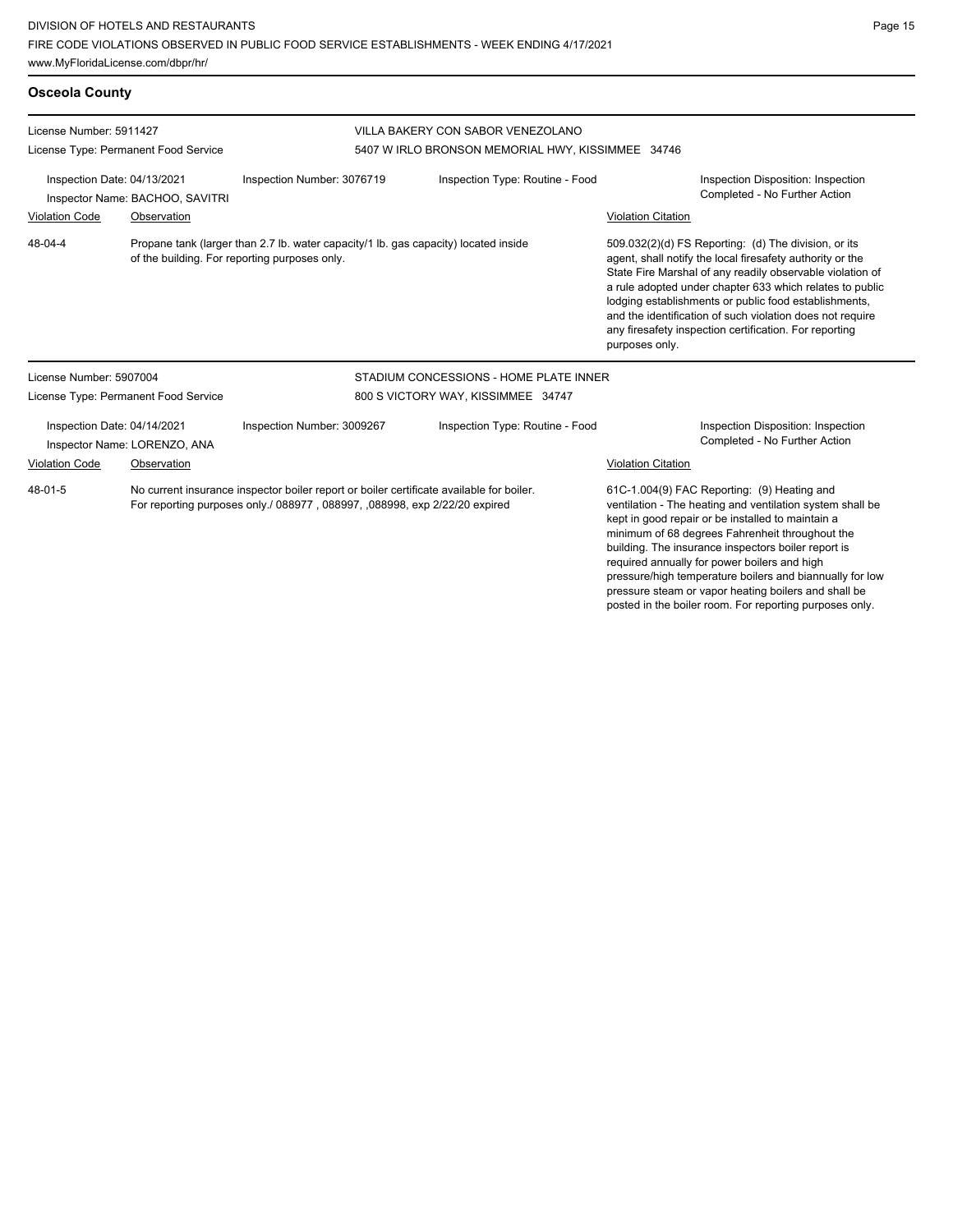Page 16

| <b>Palm Beach County</b>                                                                                                            |                                                                                                                                                                                                       |                                                                                                                                                                                                                    |                                                                                    |                                                                                                                                                                                                                                                                                                                                                                                                                                                                                                        |  |  |
|-------------------------------------------------------------------------------------------------------------------------------------|-------------------------------------------------------------------------------------------------------------------------------------------------------------------------------------------------------|--------------------------------------------------------------------------------------------------------------------------------------------------------------------------------------------------------------------|------------------------------------------------------------------------------------|--------------------------------------------------------------------------------------------------------------------------------------------------------------------------------------------------------------------------------------------------------------------------------------------------------------------------------------------------------------------------------------------------------------------------------------------------------------------------------------------------------|--|--|
| License Number: 6021751<br>License Type: Permanent Food Service                                                                     |                                                                                                                                                                                                       |                                                                                                                                                                                                                    | LOUIE BOSSI'S RISTORANTE BAR PIZZERIA<br>100 E PALMETTO PARK RD., BOCA RATON 33432 |                                                                                                                                                                                                                                                                                                                                                                                                                                                                                                        |  |  |
| Inspection Date: 04/14/2021<br>Inspector Name: STEUBER, RYAN<br><b>Violation Code</b><br>Observation                                |                                                                                                                                                                                                       | Inspection Number: 3082487                                                                                                                                                                                         | Inspection Type: Complaint Full                                                    | Inspection Disposition: Inspection<br>Completed - No Further Action<br><b>Violation Citation</b>                                                                                                                                                                                                                                                                                                                                                                                                       |  |  |
| 45-02-4                                                                                                                             | Portable fire extinguisher gauge in red zone. For reporting purposes only. At<br>kitchen next to hand sink                                                                                            |                                                                                                                                                                                                                    |                                                                                    | 509.032(2)(d) FS Reporting: (d) The division, or its<br>agent, shall notify the local firesafety authority or the<br>State Fire Marshal of any readily observable violation of<br>a rule adopted under chapter 633 which relates to public<br>lodging establishments or public food establishments,<br>and the identification of such violation does not require<br>any firesafety inspection certification. For reporting<br>purposes only.                                                           |  |  |
| License Number: 6005485                                                                                                             |                                                                                                                                                                                                       |                                                                                                                                                                                                                    | TIDELINE OCEAN RESORT AND SPA - PALM BEACH, A KIMPTON HOTEL                        |                                                                                                                                                                                                                                                                                                                                                                                                                                                                                                        |  |  |
|                                                                                                                                     | License Type: Permanent Food Service                                                                                                                                                                  |                                                                                                                                                                                                                    | 2842 S OCEAN BLVD, PALM BEACH 33480                                                |                                                                                                                                                                                                                                                                                                                                                                                                                                                                                                        |  |  |
| Inspection Date: 04/15/2021<br>Inspector Name: AHLE, ROBERT                                                                         |                                                                                                                                                                                                       | Inspection Number: 3082406                                                                                                                                                                                         | Inspection Type: Complaint Full                                                    | Inspection Disposition: Warning<br>Issued                                                                                                                                                                                                                                                                                                                                                                                                                                                              |  |  |
| <b>Violation Code</b>                                                                                                               | Observation                                                                                                                                                                                           |                                                                                                                                                                                                                    |                                                                                    | <b>Violation Citation</b>                                                                                                                                                                                                                                                                                                                                                                                                                                                                              |  |  |
| 45-04-4                                                                                                                             | Use of cooking equipment producing grease laden vapors/smoke with no hood<br>suppression system installed. Notified Fire AHJ. For reporting purposes only.<br>Observed small deep fryer at sushi bar. |                                                                                                                                                                                                                    |                                                                                    | 509.032(2)(d) FS Reporting: (d) The division, or its<br>agent, shall notify the local firesafety authority or the<br>State Fire Marshal of any readily observable violation of<br>a rule adopted under chapter 633 which relates to public<br>lodging establishments or public food establishments,<br>and the identification of such violation does not require<br>any firesafety inspection certification. For reporting<br>purposes only.                                                           |  |  |
| $48 - 01 - 5$                                                                                                                       |                                                                                                                                                                                                       | - From initial inspection : No current insurance inspector boiler report or boiler<br>certificate available for boiler. For reporting purposes only. - From follow-up<br>inspection 2021-04-16: ** Time Extended** |                                                                                    | 61C-1.004(9) FAC Reporting: (9) Heating and<br>ventilation - The heating and ventilation system shall be<br>kept in good repair or be installed to maintain a<br>minimum of 68 degrees Fahrenheit throughout the<br>building. The insurance inspectors boiler report is<br>required annually for power boilers and high<br>pressure/high temperature boilers and biannually for low<br>pressure steam or vapor heating boilers and shall be<br>posted in the boiler room. For reporting purposes only. |  |  |
| 48-01-5<br>No current insurance inspector boiler report or boiler certificate available for boiler.<br>For reporting purposes only. |                                                                                                                                                                                                       |                                                                                                                                                                                                                    |                                                                                    | 61C-1.004(9) FAC Reporting: (9) Heating and<br>ventilation - The heating and ventilation system shall be<br>kept in good repair or be installed to maintain a<br>minimum of 68 degrees Fahrenheit throughout the<br>building. The insurance inspectors boiler report is<br>required annually for power boilers and high<br>pressure/high temperature boilers and biannually for low<br>pressure steam or vapor heating boilers and shall be<br>posted in the boiler room. For reporting purposes only. |  |  |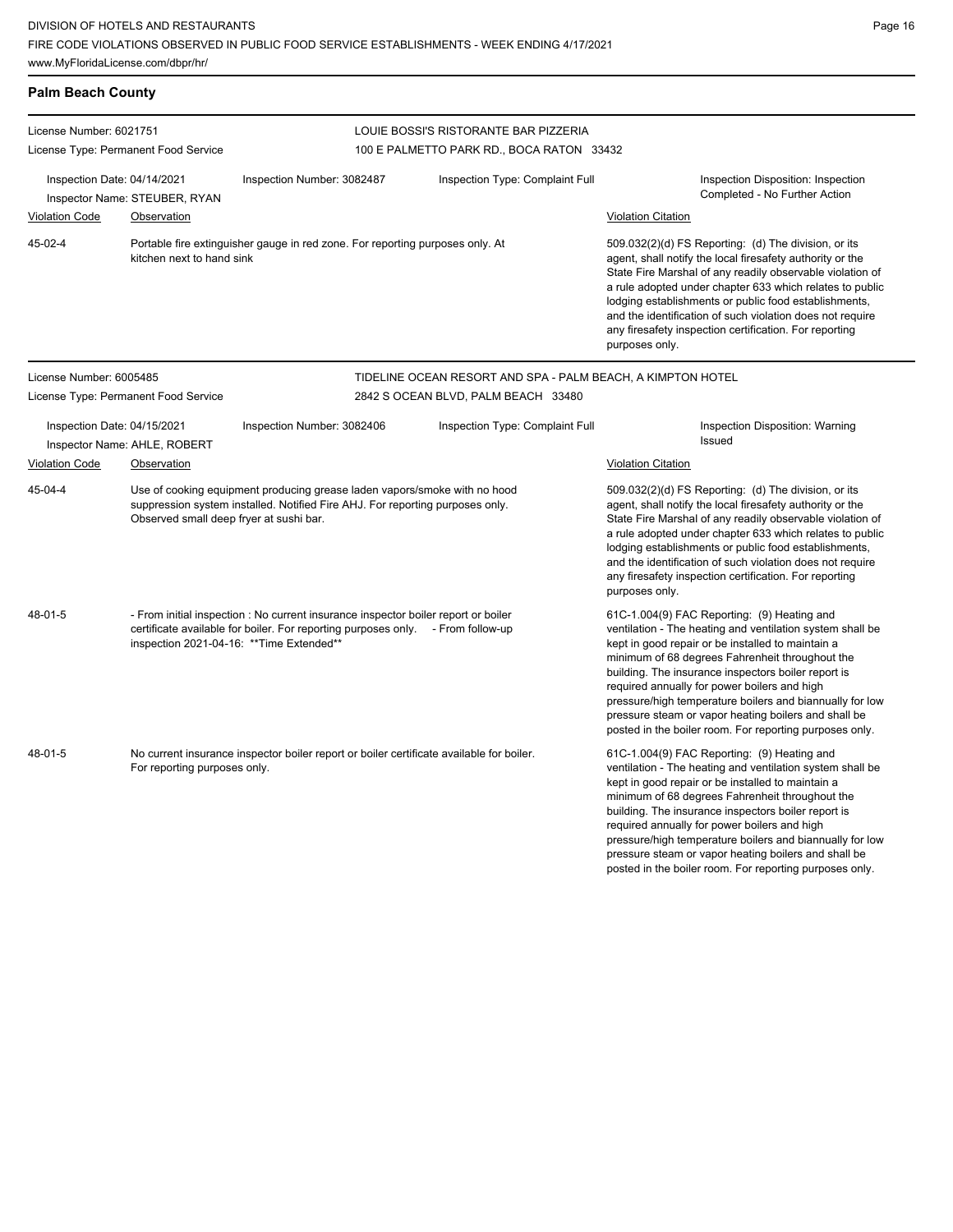## **Pasco County**

License Number: 6113562 License Type: Permanent Food Service MERMAIDS LOUNGE & EATERY 11024 STATE RD 52, HUDSON 34669 Inspection Date: 04/12/2021 Inspection Number: 3013297 Inspection Type: Routine - Food Inspection Disposition: Call Back - Inspector Name: TORRACO, MARIANNE **Inspector Name: TORRACO, MARIANNE** Violation Code Observation Violation Citation - From initial inspection : Establishment did not report seating change that affects the license fee, Clean Indoor Air Act, sewage system approval or other related requirements. Outside: 1 picnic tables that seats 8; 4 picnic tables that seat 4 each: total 24 seats outside Inside: 9 seats at Tables , 22 bar stools: 31 inside total seats Total 55 seats - From follow-up inspection 2021-04-12: Not complied. Outside: 2 picnic tables that seat 4 each: total 8. 1 picnic table that seats 8. Outside total is 16. Inside: 6 seats at tables on left side of bar. 2 seats at tables at right side of bar. 23 seats at the bar. Total inside seats is 31. 61C-1.004(6) FAC Reporting: (6) Attics, basements, boiler rooms, meter rooms, laundry rooms, and storage rooms shall be kept clean and free of debris and flammables. For reporting purposes only. 49-04-4

Total seats inside and outside is 47. \*\*Admin Complaint\*\*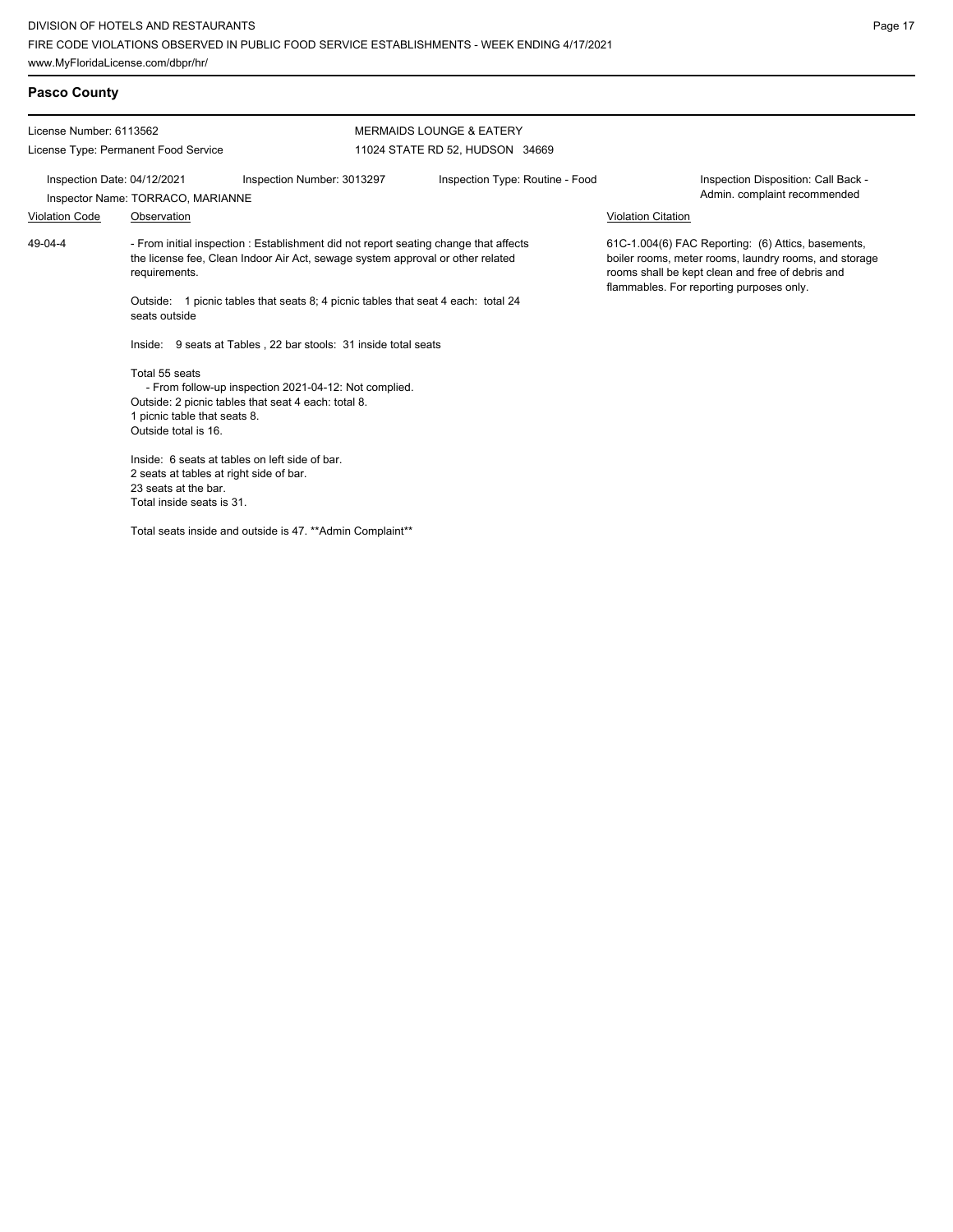Page 18

| <b>Pinellas County</b>                                                                                                        |                                                                                                                                                                                                                        |                                                  |                                                                            |                                                                                                                                                                                                             |                                                                                                                                                                                                                                                                                                                                                                                                                                              |                                                                                                                                                                                                                                                                                                                                                                                                                                                                                                        |
|-------------------------------------------------------------------------------------------------------------------------------|------------------------------------------------------------------------------------------------------------------------------------------------------------------------------------------------------------------------|--------------------------------------------------|----------------------------------------------------------------------------|-------------------------------------------------------------------------------------------------------------------------------------------------------------------------------------------------------------|----------------------------------------------------------------------------------------------------------------------------------------------------------------------------------------------------------------------------------------------------------------------------------------------------------------------------------------------------------------------------------------------------------------------------------------------|--------------------------------------------------------------------------------------------------------------------------------------------------------------------------------------------------------------------------------------------------------------------------------------------------------------------------------------------------------------------------------------------------------------------------------------------------------------------------------------------------------|
| License Number: 6217803<br>License Type: Permanent Food Service                                                               |                                                                                                                                                                                                                        |                                                  | DR. BBQ<br>1101 1ST AVE SOUTH, ST PETERSBURG 33705                         |                                                                                                                                                                                                             |                                                                                                                                                                                                                                                                                                                                                                                                                                              |                                                                                                                                                                                                                                                                                                                                                                                                                                                                                                        |
| Inspection Date: 04/15/2021<br><b>Violation Code</b>                                                                          | Inspector Name: WILMOT, TASHARA<br>Observation                                                                                                                                                                         | Inspection Number: 3074055                       |                                                                            | Inspection Type: Routine - Food                                                                                                                                                                             | <b>Violation Citation</b>                                                                                                                                                                                                                                                                                                                                                                                                                    | Inspection Disposition: Warning<br>Issued                                                                                                                                                                                                                                                                                                                                                                                                                                                              |
| 45-02-4                                                                                                                       | -fire extinguisher in bar area                                                                                                                                                                                         |                                                  | Portable fire extinguisher gauge in red zone. For reporting purposes only. |                                                                                                                                                                                                             | 509.032(2)(d) FS Reporting: (d) The division, or its<br>agent, shall notify the local firesafety authority or the<br>State Fire Marshal of any readily observable violation of<br>a rule adopted under chapter 633 which relates to public<br>lodging establishments or public food establishments,<br>and the identification of such violation does not require<br>any firesafety inspection certification. For reporting<br>purposes only. |                                                                                                                                                                                                                                                                                                                                                                                                                                                                                                        |
| License Number: 6211181                                                                                                       |                                                                                                                                                                                                                        |                                                  | WATER COLOUR STEAK HOUSE AND GRILL                                         |                                                                                                                                                                                                             |                                                                                                                                                                                                                                                                                                                                                                                                                                              |                                                                                                                                                                                                                                                                                                                                                                                                                                                                                                        |
|                                                                                                                               | License Type: Permanent Food Service                                                                                                                                                                                   |                                                  | 1201 GULF BLVD, CLEARWATER BEACH 33767                                     |                                                                                                                                                                                                             |                                                                                                                                                                                                                                                                                                                                                                                                                                              |                                                                                                                                                                                                                                                                                                                                                                                                                                                                                                        |
| Inspection Date: 04/12/2021                                                                                                   | Inspector Name: KOUSTIS, TIMOTHY                                                                                                                                                                                       | Inspection Number: 3041626                       |                                                                            | Inspection Type: Routine - Food                                                                                                                                                                             |                                                                                                                                                                                                                                                                                                                                                                                                                                              | Inspection Disposition: Inspection<br>Completed - No Further Action                                                                                                                                                                                                                                                                                                                                                                                                                                    |
| Violation Code                                                                                                                | Observation                                                                                                                                                                                                            |                                                  |                                                                            |                                                                                                                                                                                                             | <b>Violation Citation</b>                                                                                                                                                                                                                                                                                                                                                                                                                    |                                                                                                                                                                                                                                                                                                                                                                                                                                                                                                        |
| 48-01-5                                                                                                                       | No current insurance inspector boiler report or boiler certificate available for boiler.<br>For reporting purposes only.<br>All certificates expired: FI 134097, FI 134098, FI 134099, FI 134100 all exp.<br>9/12/2020 |                                                  |                                                                            |                                                                                                                                                                                                             |                                                                                                                                                                                                                                                                                                                                                                                                                                              | 61C-1.004(9) FAC Reporting: (9) Heating and<br>ventilation - The heating and ventilation system shall be<br>kept in good repair or be installed to maintain a<br>minimum of 68 degrees Fahrenheit throughout the<br>building. The insurance inspectors boiler report is<br>required annually for power boilers and high<br>pressure/high temperature boilers and biannually for low<br>pressure steam or vapor heating boilers and shall be<br>posted in the boiler room. For reporting purposes only. |
| License Number: 6217482                                                                                                       |                                                                                                                                                                                                                        |                                                  |                                                                            | DANSTE HOSPITALITY GROUP LLC                                                                                                                                                                                |                                                                                                                                                                                                                                                                                                                                                                                                                                              |                                                                                                                                                                                                                                                                                                                                                                                                                                                                                                        |
| License Type: Permanent Food Service                                                                                          |                                                                                                                                                                                                                        | 635 S GULFVIEW BOULEVARD, CLEARWATER BEACH 33767 |                                                                            |                                                                                                                                                                                                             |                                                                                                                                                                                                                                                                                                                                                                                                                                              |                                                                                                                                                                                                                                                                                                                                                                                                                                                                                                        |
| Inspection Date: 04/16/2021                                                                                                   | Inspector Name: KOUSTIS, TIMOTHY                                                                                                                                                                                       | Inspection Number: 3059125                       |                                                                            | Inspection Type: Routine - Food                                                                                                                                                                             |                                                                                                                                                                                                                                                                                                                                                                                                                                              | Inspection Disposition: Inspection<br>Completed - No Further Action                                                                                                                                                                                                                                                                                                                                                                                                                                    |
| <b>Violation Code</b>                                                                                                         | Observation                                                                                                                                                                                                            |                                                  |                                                                            |                                                                                                                                                                                                             | <b>Violation Citation</b>                                                                                                                                                                                                                                                                                                                                                                                                                    |                                                                                                                                                                                                                                                                                                                                                                                                                                                                                                        |
| 49-01-4<br>Flammables stored/debris present in walk in cooler storage are. 3 tanks of<br>propane.For reporting purposes only. |                                                                                                                                                                                                                        |                                                  |                                                                            | 61C-1.004(6) FAC Reporting: (6) Attics, basements,<br>boiler rooms, meter rooms, laundry rooms, and storage<br>rooms shall be kept clean and free of debris and<br>flammables. For reporting purposes only. |                                                                                                                                                                                                                                                                                                                                                                                                                                              |                                                                                                                                                                                                                                                                                                                                                                                                                                                                                                        |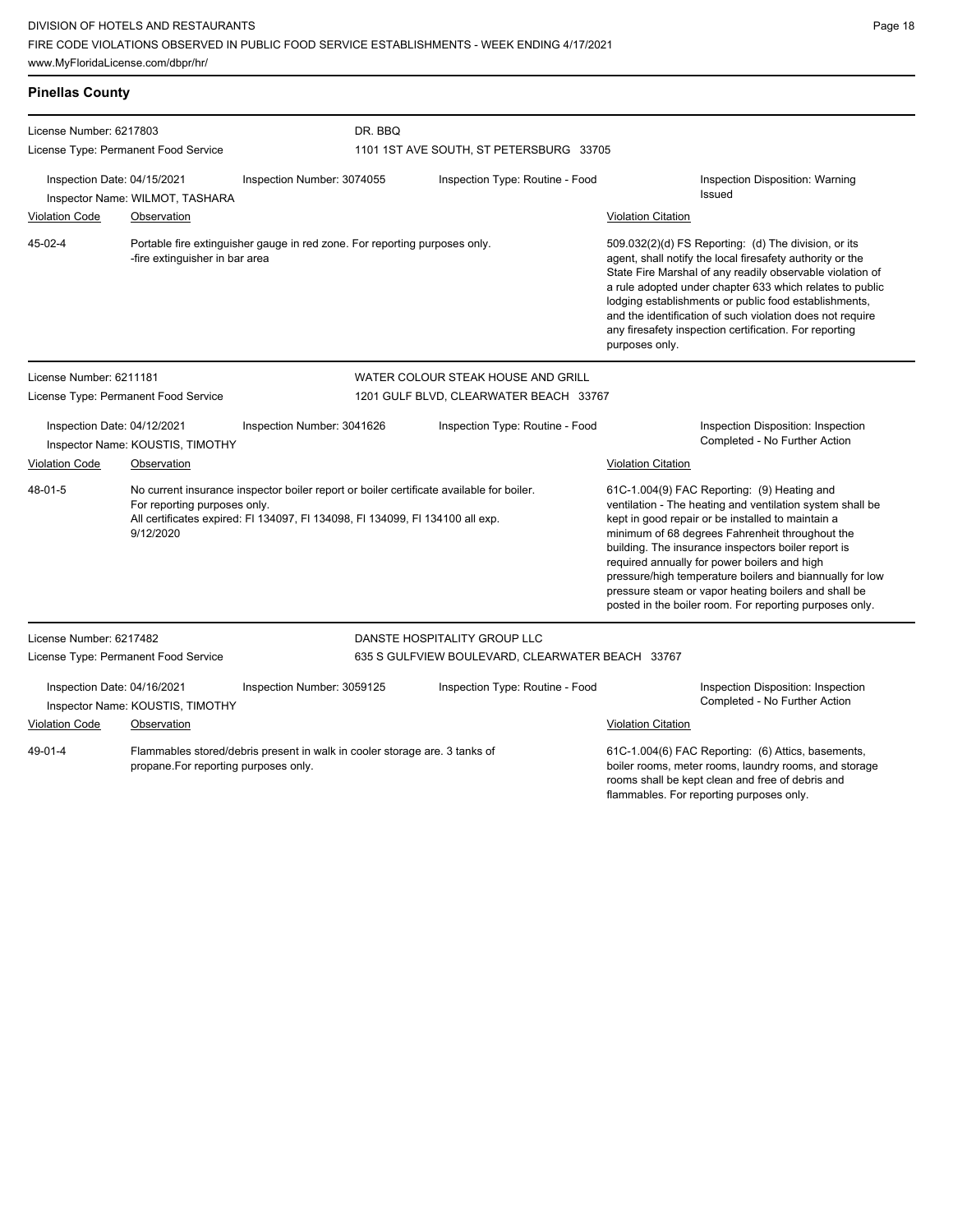| <b>Seminole County</b>                                                                                                           |                                                                              |                                                                                          |                                                                                |  |                                                                                                                                                                                                                                                                                                                                                                                                                                                                                                        |  |  |
|----------------------------------------------------------------------------------------------------------------------------------|------------------------------------------------------------------------------|------------------------------------------------------------------------------------------|--------------------------------------------------------------------------------|--|--------------------------------------------------------------------------------------------------------------------------------------------------------------------------------------------------------------------------------------------------------------------------------------------------------------------------------------------------------------------------------------------------------------------------------------------------------------------------------------------------------|--|--|
| License Number: 6902129<br>License Type: Permanent Food Service<br>Inspection Date: 04/12/2021<br>Inspector Name: MARTIN, LESLIE |                                                                              |                                                                                          | U RESTAURANT/ COOL BEANS CAFE<br>350 S NORTHLAKE BLVD, ALTAMONTE SPRINGS 32701 |  |                                                                                                                                                                                                                                                                                                                                                                                                                                                                                                        |  |  |
|                                                                                                                                  |                                                                              | Inspection Number: 3071465                                                               | Inspection Type: Routine - Food                                                |  | <b>Inspection Disposition: Inspection</b><br>Completed - No Further Action<br><b>Violation Citation</b>                                                                                                                                                                                                                                                                                                                                                                                                |  |  |
| <b>Violation Code</b><br>48-01-5                                                                                                 | Observation<br>For reporting purposes only.<br>-boiler certificates expired. | No current insurance inspector boiler report or boiler certificate available for boiler. |                                                                                |  | 61C-1.004(9) FAC Reporting: (9) Heating and<br>ventilation - The heating and ventilation system shall be<br>kept in good repair or be installed to maintain a<br>minimum of 68 degrees Fahrenheit throughout the<br>building. The insurance inspectors boiler report is<br>required annually for power boilers and high<br>pressure/high temperature boilers and biannually for low<br>pressure steam or vapor heating boilers and shall be<br>posted in the boiler room. For reporting purposes only. |  |  |